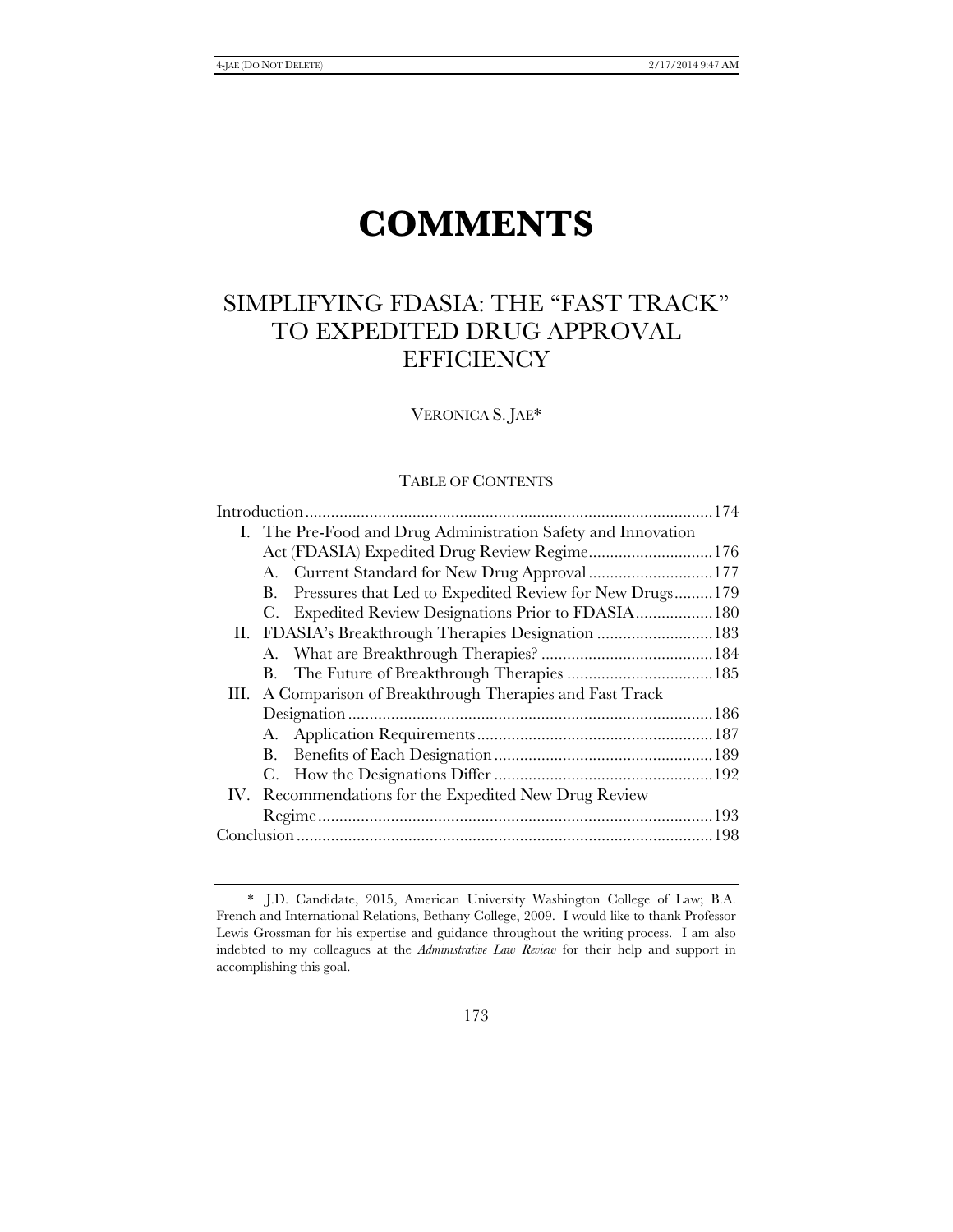#### **INTRODUCTION**

Housed under the umbrella of the Department of Health and Human Services (HHS), the United States Food and Drug Administration (FDA) is underfunded given the amount of commerce it regulates.1 The FDA regulates approximately twenty cents of each consumer dollar spent in the United States,<sup>2</sup> which translated to over \$2.28 trillion in 2013 alone.<sup>3</sup> The FDA has faced additional cutbacks to its budget recently, $\frac{4}{3}$  but this should be nothing new to an agency that routinely regulates very much with comparatively little.5 If past trends are any indication, the FDA will also almost certainly be left to function and protect the public health with a very limited budget in future years.<sup>6</sup>

Prior to the most recent budget cuts, Congress passed the Food and Drug Administration Safety and Innovation Act (FDASIA) on July 9,  $2012$ ,<sup>7</sup> creating a new designation in the FDA regime of expedited new

 2. U.S. FOOD & DRUG ADMIN., ABOUT FDA: 2014 FDA CONGRESSIONAL BUDGET JUSTIFICATION, 1-3 FDA.GOV, http://www.fda.gov/downloads/AboutFDA/Reports ManualsForms/Reports/BudgetReports/ucms47422.pdf (last visited Jan. 31, 2014).

 3. *See* U.S. DEP'T OF COMMERCE, BUREAU OF ECON. ANALYSIS, NAT'L INCOME AND PROD. ACCOUNTS TABLES, BEA.GOV, http://www.bea.gov/iTable/iTable.cfm?reqid=9& step=1&acrdn=2#reqid=9&step=3&isuri=1&903=58 (last visited Jan. 31, 2014). This illustrates in Table 2.1, Line 29 that Americans will likely spend over \$11 trillion on personal consumer expenditures in 2013, as estimated by the first two quarters of the year. When multiplied by the FDA's figure estimating that it regulates twenty cents of every consumer dollar spent, the \$2.28 trillion figure is reached.

 4. *See* OFFICE OF MGMT. & BUDGET, REPORT TO THE CONGRESS ON THE JOINT COMMITTEE SEQUESTRATION FOR FISCAL YEAR 2013, 24 (Mar. 1, 2013) (citing a \$209 million cutback to the FDA for fiscal year 2013).

 5. *Compare* OFFICE OF MGMT. & BUDGET, *supra* note 1, at 93--101 (2013) (granting the FDA \$4.7 billion in total programing resources), *with* text accompanying note 3 (finding that the FDA will regulate an estimated \$2.28 trillion in consumer spending with its 2013 budget).

 6. This prediction is based upon budgetary information gathered over the last three fiscal years under the Obama Administration and the estimate that the FDA regulates twenty cents of each consumer dollar spent. Under the 2013 budget, the FDA received \$4.5 billion to regulate \$2.2 trillion in consumer spending; in 2012, it received \$4.4 billion to regulate \$2.1 trillion; and in 2011, it received \$4.0 billion to regulate \$2.0 trillion. OFFICE OF MGMT. & BUDGET, FISCAL YEAR 2013 BUDGET OF THE U.S. GOV'T, 110 (2012); OFFICE OF MGMT. & BUDGET, FISCAL YEAR 2012 BUDGET OF THE U.S. GOV'T, 82 (2011); OFFICE OF MGMT. & BUDGET, FISCAL YEAR 2011 BUDGET OF THE U.S. GOV'T, 76 (2010); *Nat'l Income and Prod. Accounts Tables*, *supra* note 3.

7. Food and Drug Administration Safety and Innovation Act of 2012 (FDASIA), Pub.

 <sup>1.</sup> *See* OFFICE OF MGMT. & BUDGET, EXEC. OFFICE OF THE PRESIDENT, BUDGET OF THE UNITED STATES GOVERNMENT, FISCAL YEAR 2014, 93--101 (2013) (granting the United States Food and Drug Administration (FDA) \$4.7 billion in total programing resources while admitting the need for outside user fee programs to support implementation of ''key elements'' of prior laws).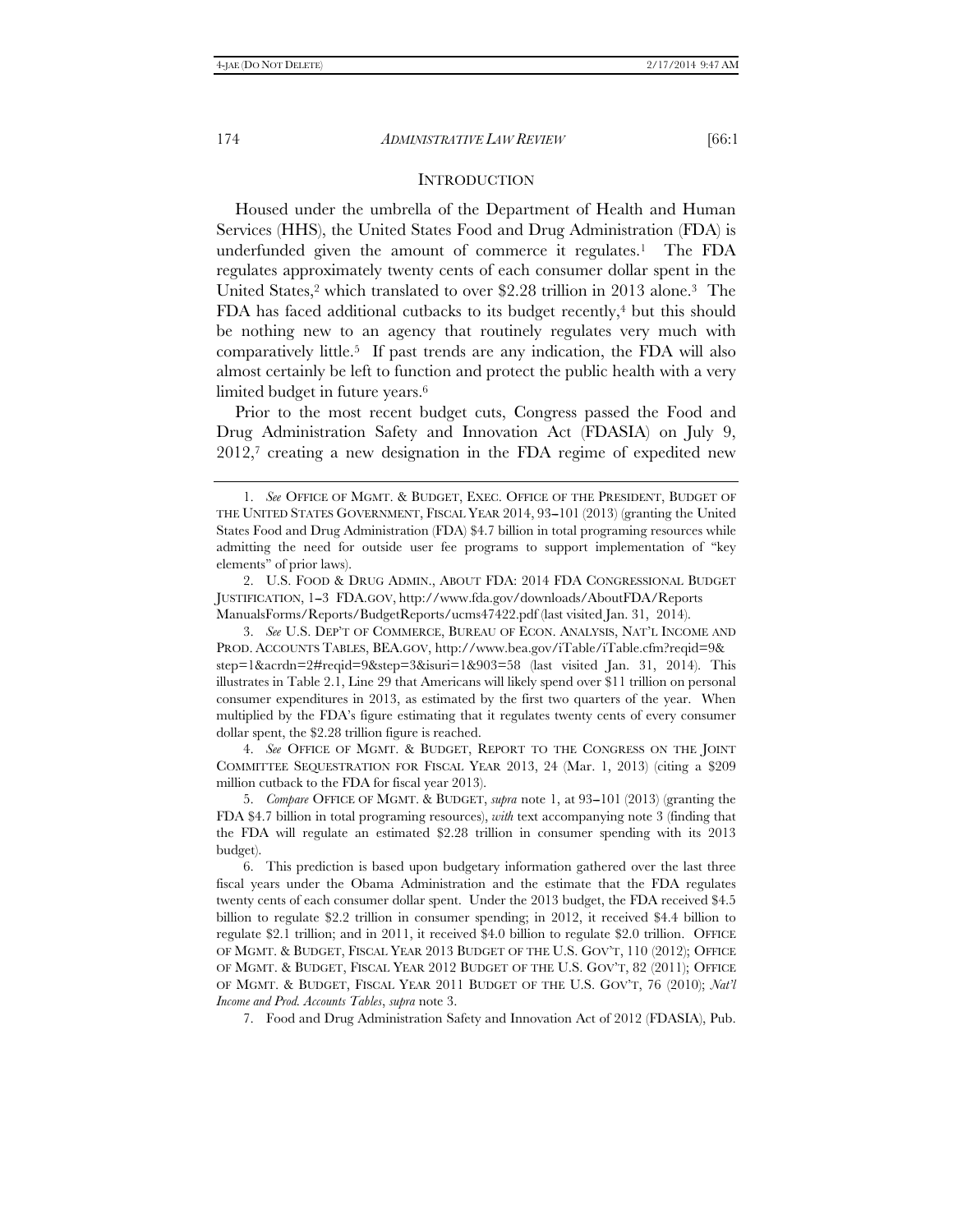drug review, "Breakthrough Therapies."<sup>8</sup> Though the FDA already had in place a fast track designation, priority review status, and an accelerated approval method,<sup>9</sup> the agency added the breakthrough therapy designation with the hope that patients with serious or life-threatening conditions could have another chance to quickly receive the drugs they need.<sup>10</sup> While this goal is laudable, the creation of this additional designation is unwise because of its similarity to an existing expedited method, the fast track designation.11 This repetition is a mistake given the FDA's constant budget constraints because it entails extra evaluation, making an adjustment to the expedited drug review regime necessary.12 Because a final guidance document on breakthrough therapies is due by July 2014,13 the FDA should consider that this repetition lends itself to a merger between the fast track and breakthrough therapies designations rather than a mere explanation of breakthrough therapies alone.

The only major differences between the fast track designation and the breakthrough therapy designation are whether a therapy for a serious illness or life-threatening condition already exists, and what preliminary evidence is necessary to support the request for each expedited designation.14 Though the designations both convey the same basic benefits, drug sponsors applying for breakthrough therapy status must file a separate request from those seeking fast track status because each program

L. No. 112-144, 126 Stat. 993 (codified as amended in scattered sections of 21 U.S.C.).

 <sup>8.</sup> *Id.* § 902.

<sup>9. 21</sup> U.S.C.  $\&$  356, 356-61 (2012).

 <sup>10.</sup> *See* 158 CONG. REC. S4610 (daily ed. June 26, 2012) (stating that FDASIA streamlines the drug approval process and spurs innovation to develop drugs for lifethreatening conditions).

 <sup>11.</sup> *See* U.S. FOOD & DRUG ADMIN., REGULATORY INFORMATION FREQUENTLY ASKED QUESTIONS: BREAKTHROUGH THERAPIES, FDA.GOV, http://www.fda.gov/Regulatory Information/Legislation/FederalFoodDrugandCosmeticActFDCAct/SignificantAmendme ntstotheFDCAct/FDASIA/ucm341027.htm (last visited Jan. 31, 2014) (explaining that the difference between the fast track and breakthrough therapies designations is whether there is an existing therapy for a life-threatening condition and what supporting evidence is needed for the designation).

 <sup>12.</sup> *See id.* (stating that the breakthrough therapy and fast track designations are maintained as separate programs despite repetitions such as overlapping benefits); *cf.* 158 CONG. REC. S4617-19 (June 26, 2012); Elie Dolgin, *First 'Breakthrough' Drugs Designated, but Dilution Worries Linger*, 19 NATURE MED. 116–17 (2013) (praising benefits of the breakthrough therapy designation with regard to patient access to new drugs and ignoring any budgetary issues caused by the new designation).

 <sup>13.</sup> FDASIA § 902(b); U.S. FOOD & DRUG ADMIN., FDASIA-TRACK, FDA.GOV, http://www.fda.gov/AboutFDA/Transparency/track/ucm328907.htm (last visited Jan. 31, 2014).

 <sup>14.</sup> *Frequently Asked Questions*, *supra* note 11.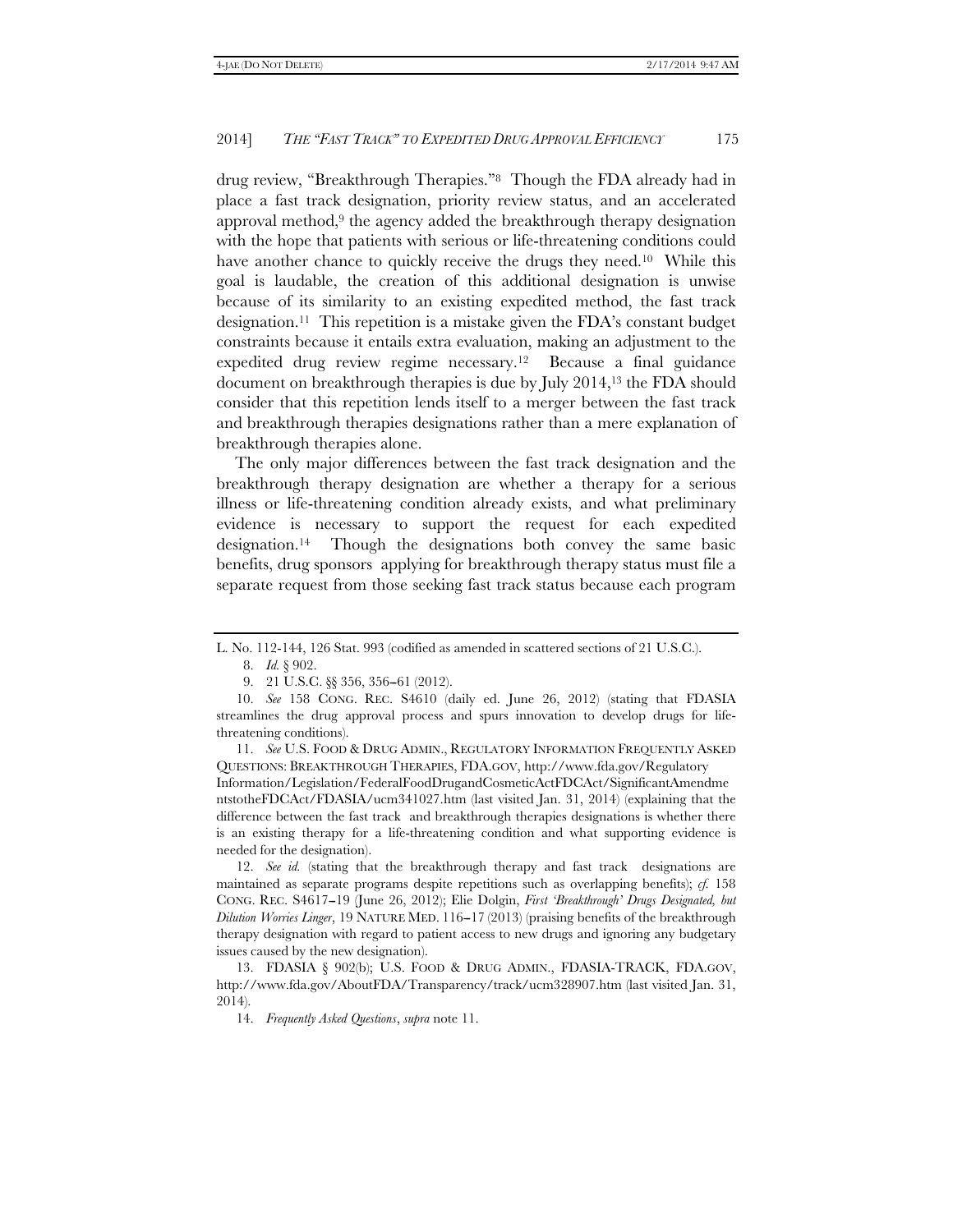is separate.15 Additionally, no automatic review takes place for one designation if the other fails,<sup>16</sup> which leads to greater delay—the very demon that expedited access seeks to fight.

This Comment recommends simplifying the expedited new drug review regime, thereby making it more efficient. To support this recommendation, the Comment first discusses the expedited new drug review regime as it stood prior to the enactment of FDASIA, explaining each of the existing expedited designations. Part II addresses the creation of breakthrough therapies, what the term means, and how the designation fits into the existing regime. Part III compares and contrasts the breakthrough therapies designation with the fast track designation. Finally, Part IV concludes by recommending that rather than maintaining the breakthrough therapies designation as an independent status for expediting drug review, it should be merged with the fast track designation. This merger would add efficiency because both designations carry the same benefits, and maintaining their reviews as separate programs can only be an unnecessary expense.

## I. THE PRE-FOOD AND DRUG ADMINISTRATION SAFETY AND INNOVATION (FDASIA) EXPEDITED DRUG REVIEW REGIME

The process of approving new drugs for the American public is one of the FDA's most important and well-recognized duties. Because the approval and placement of new drugs on the market is inherently linked to public safety, the FDA maintains rigorous standards for determining the safety and effectiveness of new drugs.<sup>17</sup> A new drug cannot be sold without FDA approval.18 While these standards and the new drug approval process have been critiqued and pushed to transform throughout the existence of the FDA,19 prior to the enactment of FDASIA, the regime was not so

 <sup>15.</sup> *Id.*

 <sup>16.</sup> *Id.* 

 <sup>17.</sup> *See generally* 21 U.S.C. § 355 (2012); SUSAN THAUL, CONG. RESEARCH SERV., R41983, HOW FDA APPROVES DRUGS AND REGULATES THEIR SAFETY AND EFFECTIVENESS 5–6 (2012) (detailing the new drug application process and procedures).

 <sup>18.</sup> *See generally* 21 U.S.C. § 355 (2012); PETER BARTON HUTT, ET AL., FOOD AND DRUG LAW: CASES AND MATERIALS 576-77 (3d ed. 2007).

 <sup>19.</sup> *E.g.,* Melissa Marie Bean, Comment, *Fatal Flaws in the Food and Drug Administration's Drug-Approval Formula*, 2003 UTAH L. REV. 881 (2003) (arguing that politics, corporate pressures, money, and morality have corrupted the drug approval process). For an example of how new drug approval has radically changed, compare Federal Food and Drugs Act of 1906, Pub. L. No. 59-381, 34 Stat. 768 (codified as amended in scattered sections of 21 U.S.C.) (containing no provision for premarket approval of drugs), with 21 U.S.C. § 355(b) (1958) (current version at 21 U.S.C. § 355 (2012)) (containing a provision for premarket approval based on safety only), and 21 U.S.C. § 355(b) (1964) (codifying the 1962 Kefauver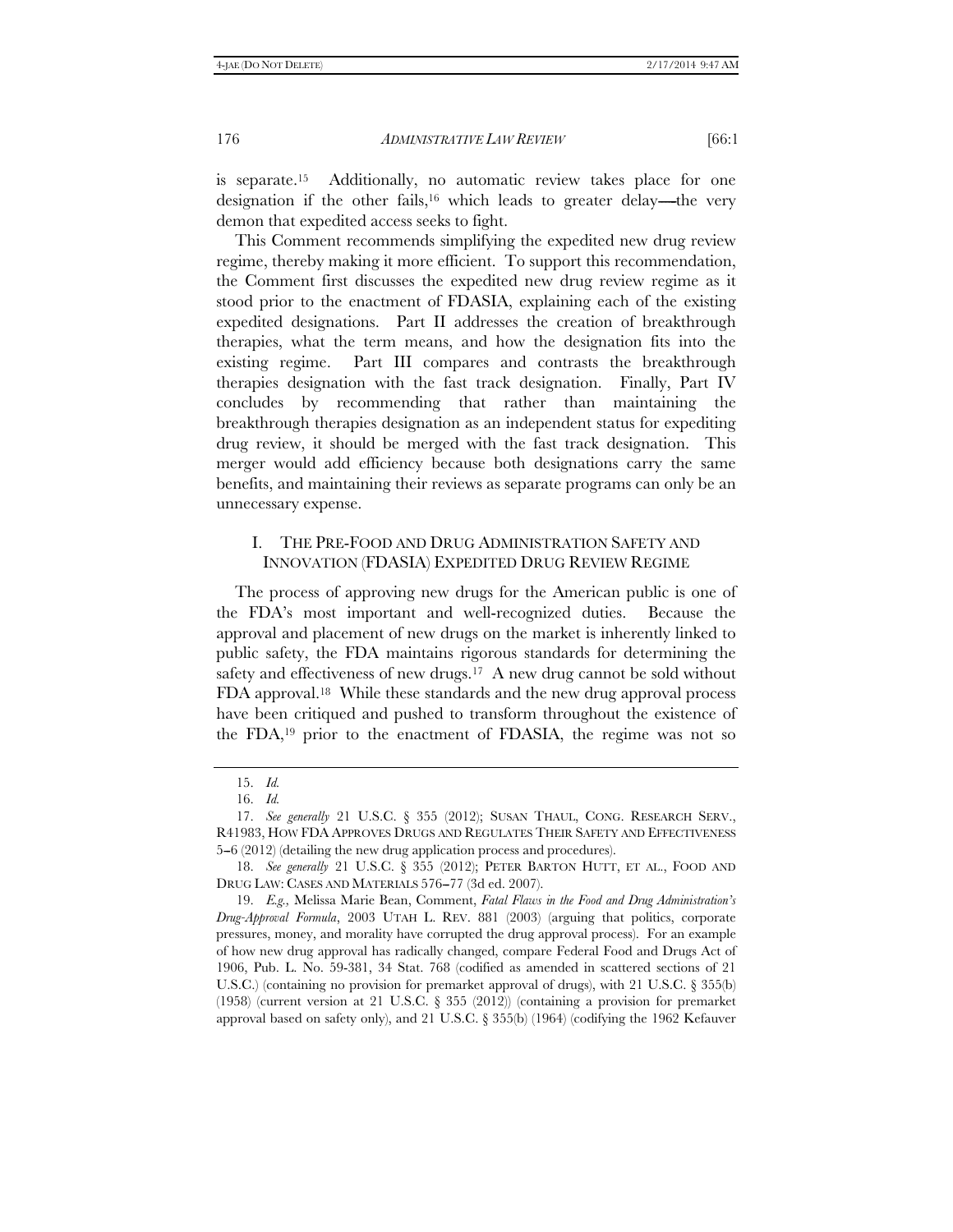repetitive as to cause budgetary concern.

#### *A. Current Standard for New Drug Approval*

When a new chemical entity is discovered, it must go through the FDA approval process to reach the public. This highly expensive process can take well over a decade due to the rigorous standards a new drug must meet.20 Additionally, approval for any compound costs over a billion dollars,<sup>21</sup> with the drug's sponsor bearing about  $62\%$  of that cost through the Prescription Drug User Fee Act (PDUFA).22 Currently, a drug following the standard drug approval pathway must prove that it is safe, effective, and properly labeled via multiple rounds of clinical (human) and nonclinical (animal) trials.23

Prior to any FDA involvement, a drug sponsor must first synthesize and purify an active pharmaceutical ingredient (API) for testing; computer technology has simplified this process in recent years.24 Once an API is isolated, nonclinical trials can begin to determine the compound's potential for effectiveness, reliable reproduction, and safety.25 Though the FDA does not directly regulate nonclinical testing, it utilizes results from this phase to determine whether subsequent clinical trials may go forward. After nonclinical trials, a drug sponsor submits an investigational new drug (IND) application to the FDA, and the FDA decides if the sponsor may conduct clinical trials.26 Thirty days after the FDA receives a satisfactory IND with adequate information to determine the safety of the drug, clinical trials may begin.27 This information must include the investigation's design, reports allowing an assessment of its safety, chemistry and manufacturing

Harris Amendment requiring premarket approval based on both safety *and* effectiveness).

 <sup>20.</sup> HUTT ET. AL., *supra* note 18, at 577.

 <sup>21.</sup> *Id.*

 <sup>22.</sup> U.S. FOOD & DRUG ADMIN., TOTAL COSTS OF THE PROCESS FOR THE REVIEW OF HUMAN DRUG APPLICATIONS, FDA.GOV, http://www.fda.gov/downloads/AboutFDA/ ReportsManualsForms/Reports/UserFeeReports/FinancialReports/PDUFA/UCM36359 3.pdf (last visited Jan. 31, 2014); *see* FDASIA, Pub. L. No. 112-144, §§ 102--03 126 Stat. 993 (codified as amended in scattered sections of 21 U.S.C.) (reauthorizing the Prescription Drug User Fee Act (PDUFA) scheme first implemented in 1992 to increase efficiency in the new drug approval process). PDUFA requires drug sponsors to pay user fees for review of their product to supplement the FDA's baseline appropriations in exchange for improved FDA performance in the review process. See HUTT, ET AL., *supra* note 18, at 679--83 for a more complete history of the PDUFA program.

<sup>23.</sup> HUTT, ET AL., *supra* note 18, at 577, 620–24.

<sup>24.</sup> *Id.* at 620-21.

 <sup>25.</sup> *Id.*

 <sup>26.</sup> *Id.* at 620.

 <sup>27. 21</sup> U.S.C. § 355(i)(2) (2012).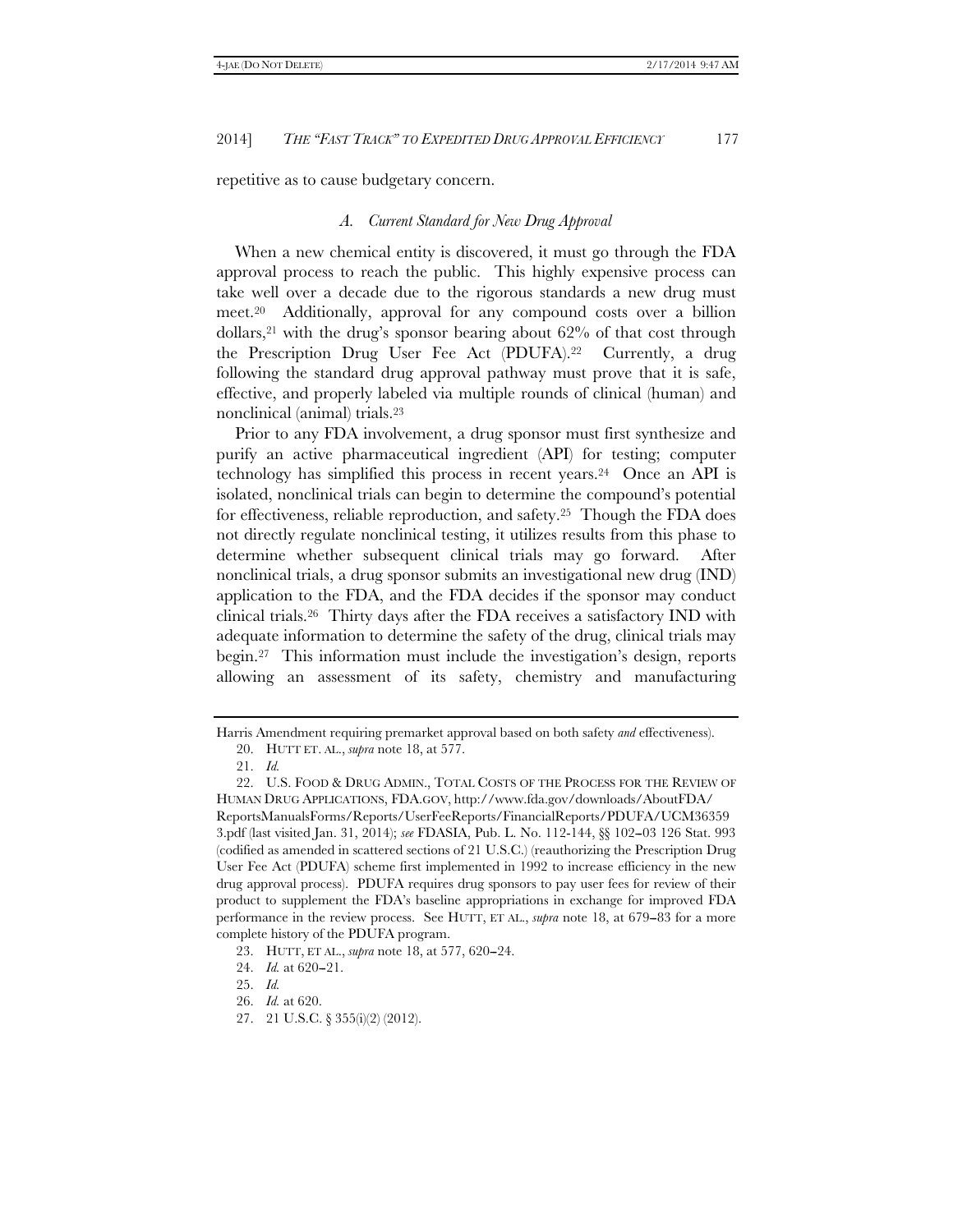information on the drug, available controls for the drug, and primary data from prior studies.28 Barring the issuance of a clinical hold by the FDA, clinical trials for the new drug may go forward, beginning at Phase I.29 Even attaining this step in the approval process is extremely difficult; estimates suggest that for every five thousand APIs screened, only five will proceed to clinical testing, and only one will eventually be approved by the FDA.30

Clinical testing for a new drug is broken into three parts, Phases I through III, with each Phase becoming larger and more difficult than the last to successfully pass.<sup>31</sup> In Phase I, the drug is given to a small number of healthy human subjects in low doses ''to determine dosing, document how a drug is metabolized and excreted, and identify acute side effects.''32 Phase I results are used to design well-controlled and scientifically valid Phase II studies, which seek to gain preliminary data on effectiveness in patients that have the disease for which the new drug is indicated.<sup>33</sup> If the new drug produces satisfactory results in Phase II clinical trials, it will move on to Phase III trials, which are larger and both controlled and uncontrolled.<sup>34</sup> In this final phase of clinical testing, additional information about safety and effectiveness is gathered so that an overall risk-benefit analysis of the new drug may be completed and evaluated in a new drug application (NDA) to the FDA.35

Each phase of nonclinical and clinical trials can take many years.<sup>36</sup> If, after all of the phases of trials, a new drug has shown compelling results, the drug sponsor will submit a NDA to the FDA providing the drug's trial results, ingredients, manufacturing process, indications, labeling, and samples.<sup>37</sup> The FDA has 180 days to answer the NDA, during which it

33. HUTT, ET AL., *supra* note 18, at 630--31.

35. *Id.*

36. *Id.* at 624.

 37. 21 U.S.C. § 355(b)(1) (2012); *see generally* THAUL, *supra* note 17 (describing the FDA's process for drug approval and regulation).

 <sup>28.</sup> *Id.* 

 <sup>29.</sup> *Id.* § 355(i)(3).

 <sup>30.</sup> HUTT, ET AL., *supra* note 18, at 624.

 <sup>31.</sup> *See id.* (explaining that a decreasing number of new drugs pass each phase of clinical trials until only about twenty percent of those operating under an investigational new drug (IND) will reach FDA approval).

 <sup>32.</sup> THAUL, *supra* note 17, at 4 (quoting information from the FDA website); HUTT, ET AL., *supra* note 18, at 630.

 <sup>34.</sup> *Id.* at 631. In a controlled trial, a group of patients receives the new drug while a second "control" group does not. The results from both groups are then compared to determine the safety, effectiveness, and beneficial qualities of the new drug. This is an example of an ideal controlled trial, but in some studies, the control group receives a lower dose of the drug than the uncontrolled group due to ethical considerations.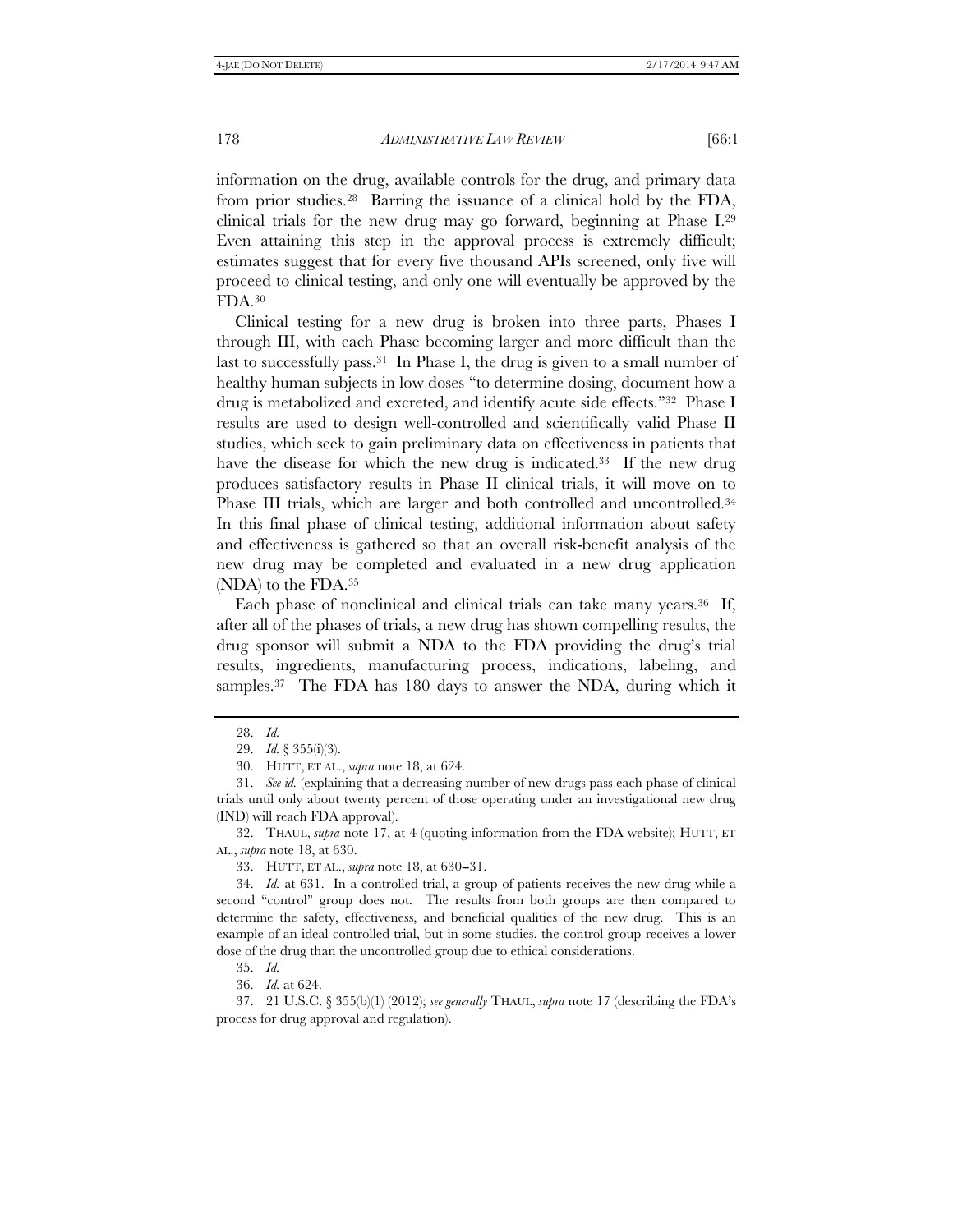evaluates the safety and effectiveness of the new drug based on a standard of ''substantial evidence.''38 After 180 days, the FDA must either approve or deny the NDA.39 If a NDA is denied, the applicant must be given the reason or reasons for denial and an opportunity for a hearing.40 Even after the lengthy standard drug approval process, the FDA retains post-market controls over approved drugs, including the ability to revoke approval upon new evidence of risks, to request changes in labeling, and to issue a risk evaluation and mitigation strategy, all in the interest of consumer safety.<sup>41</sup>

#### *B. Pressures that Led to Expedited Review for New Drugs*

Though the current form of the FDA's new drug approval process has been in force for decades, it is not immune to adjustment and adaptation, as is sometimes required in the interest of public health. In the 1980s, the FDA found itself in the midst of the AIDS epidemic, which proved to be the impetus to pursue more expedited new drug development and review.42 Starting with a regulation in 1988, the FDA recognized that different procedures and risk-benefit analyses may be appropriate for new drugs that address life-threatening or serious conditions because patients with those conditions will view their available treatments in a wholly different light than those evaluating a new drug impartially.43 The FDA's 1988 regulation focused heavily on early consultation between drug sponsors and the FDA to speed drug development while also introducing the possibility of marketing a drug that had only reached Phase II trials.44 This regulation has been criticized,<sup>45</sup> but it became a highly influential starting point for the

 <sup>38. §§ 355(</sup>c)(1), (d). According to 21 C.F.R. § 314.126 (2013), the standard of ''substantial evidence'' is met by adequate and well-controlled studies, which are usually Phase III trials.

<sup>39.</sup>  $§ 355(c)(1)(A)$ .

<sup>40.</sup>  $\S 355(c)(1)$ , (d).

 <sup>41. § 355(</sup>e), (o).

 <sup>42.</sup> *See* Bean, *supra* note 19, at 886 (crediting the AIDS epidemic for transforming the slow drug approval process that was once characterized as ''swimming through Jell-O''). *See generally* Ellen C. Cooper, *Changes in Normal Drug Approval Process in Response to the AIDS Crisis*, 45 FOOD DRUG COSM. L.J. 329 (1990) (detailing how the FDA responded to the AIDS crisis, beginning a shift away from traditional drug approval that has continued today, as illustrated by FDASIA).

 <sup>43.</sup> *See* 21 C.F.R. § 312.80, Subpart E (2013) (defining what conditions may be included, allowing for extra meetings in drug development, and evaluating additional information in risk-benefit analysis for the drug).

 <sup>44.</sup> *Id.* §§ 312.82, 312.84.

 <sup>45.</sup> *See* Bean, *supra* note 19, at 888 (crediting the 1988 regulation and its progeny with eroding the safety of the FDA drug approval process by allowing the manipulation of the process and the premature approval of unsafe drugs).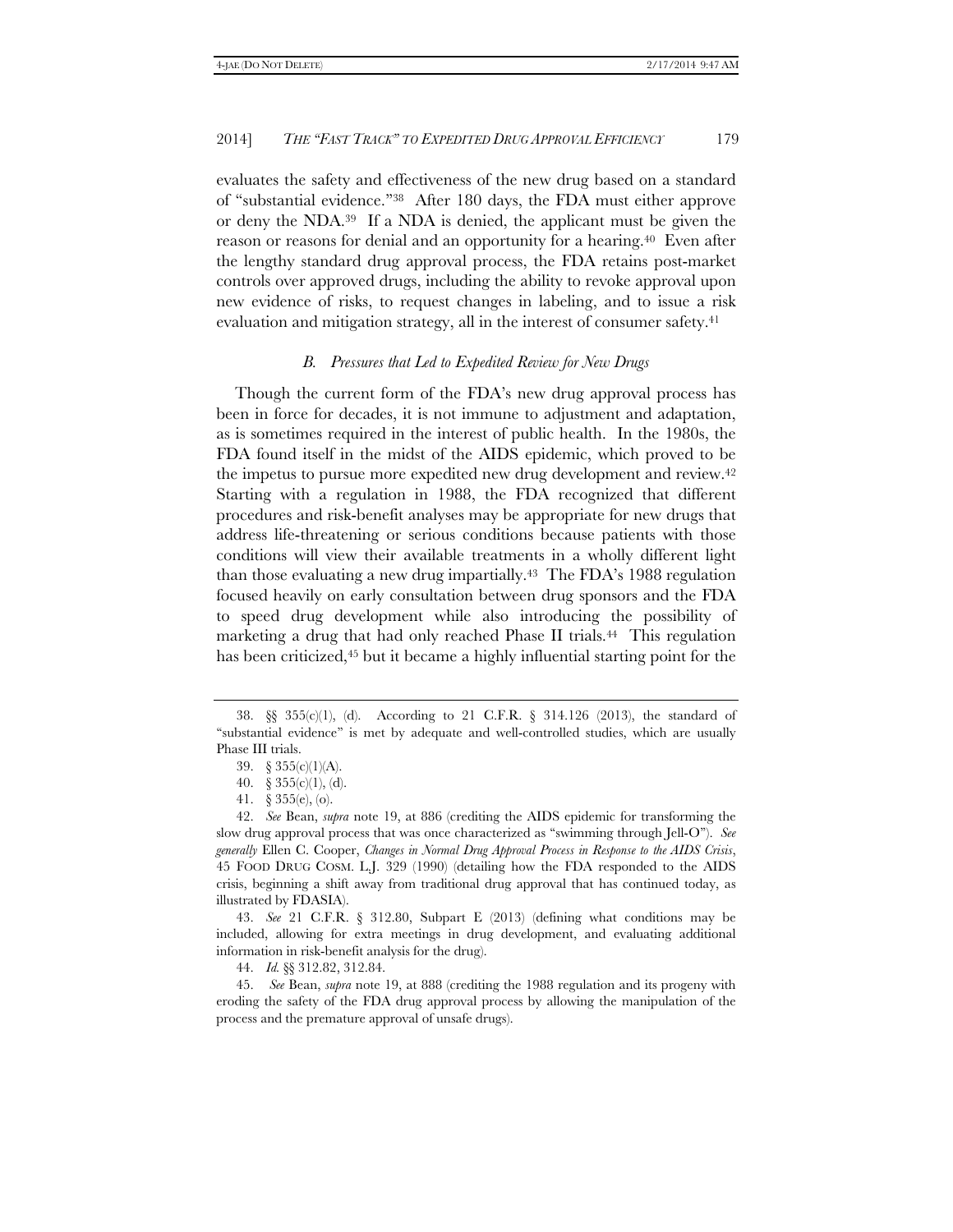expedited drug review regime—early and frequent communications with the FDA as well as marketing based on earlier clinical results motivate many drug sponsors to request the current expedited review designations.46

Further leaps in expedited new drug access were made in 1992,<sup>47</sup> 1996,<sup>48</sup> and 1997,<sup>49</sup> when accelerated approval, priority review, and fast track status were promulgated.50 These designations will be discussed in further detail below. Despite the advances in recent decades toward increased and faster patient access to new drugs, patients with life-threatening conditions will continue to pressure the FDA, which must fight to balance its interests in public health and in the integrity of ongoing drug studies.51 While the AIDS epidemic has subsided in the United States, AIDS and diseases like cancer continue to threaten the American public and push the FDA to go further and faster.

#### *C. Expedited Review Designations Prior to FDASIA*

In its fight to find an ideal balance between protecting the public health and the integrity of clinical drug trials, prior to FDASIA, the FDA

 <sup>46.</sup> *See* Center for Drug Education and Research, DEP'T OF HEALTH & HUMAN SERVS., Docket No. FDA-2013-D-0575, GUIDANCE FOR INDUSTRY EXPEDITED PROGRAMS FOR SERIOUS CONDITIONS-DRUGS AND BIOLOGICS 9-12 (2013) (draft proposed June 26, 2013) (explaining the benefits available to the fast track and breakthrough therapy designations, including increased communications and meetings with the FDA based upon nonclinical and early clinical evidence respectively).

<sup>47.</sup> *See* 21 C.F.R. § 314.510-.520 (allowing approval of a drug product based on effect on a surrogate endpoint predicting a clinical benefit rather than upon a clinical endpoint); *see infra* notes 56–57 and accompanying text (explaining the distinction between surrogate and clinical endpoints).

 <sup>48.</sup> *See* U.S. FOOD & DRUG ADMIN., CENTER FOR DRUG EVALUATION AND RESEARCH, MANUAL OF POLICIES AND PROCEDURES (2013), *available at* http://www.fda.gov/downloads/AboutFDA/CentersOffices/OfficeofMedicalProductsand Tobacco/CDER/ManualofPoliciesProcedures/ucm082000.pdf (shortening application review time from ten to six months for new drugs treating serious or life-threatening conditions).

 <sup>49.</sup> *See* Food and Drug Administration Modernization Act of 1997 (FDAMA), Pub. L. No. 105-115, 111 Stat. 2296 (codified as amended in scattered sections of 21 U.S.C.) (allowing benefits like increased contact with the FDA and rolling review of a new drug application (NDA) for new drugs treating serious or life-threatening conditions where there is an unmet medical need).

 <sup>50.</sup> SUSAN THAUL, CONG. RESEARCH SERV., RS22814, FDA FAST TRACK AND PRIORITY REVIEW PROGRAMS 3 (2008); HUTT, ET AL., *supra* note 18, at 708-13.

 <sup>51.</sup> *See* Abigail Alliance for Better Access to Developmental Drugs v. von Eschenbach, 495 F.3d 695, 700 (D.C. Cir. 2007) (upholding the FDA's decision not to further expedite terminally ill patients' access to experimental drugs and thereby protecting the FDA's interests in ensuring the safety of new drugs and in maintaining the system of clinical drug trials).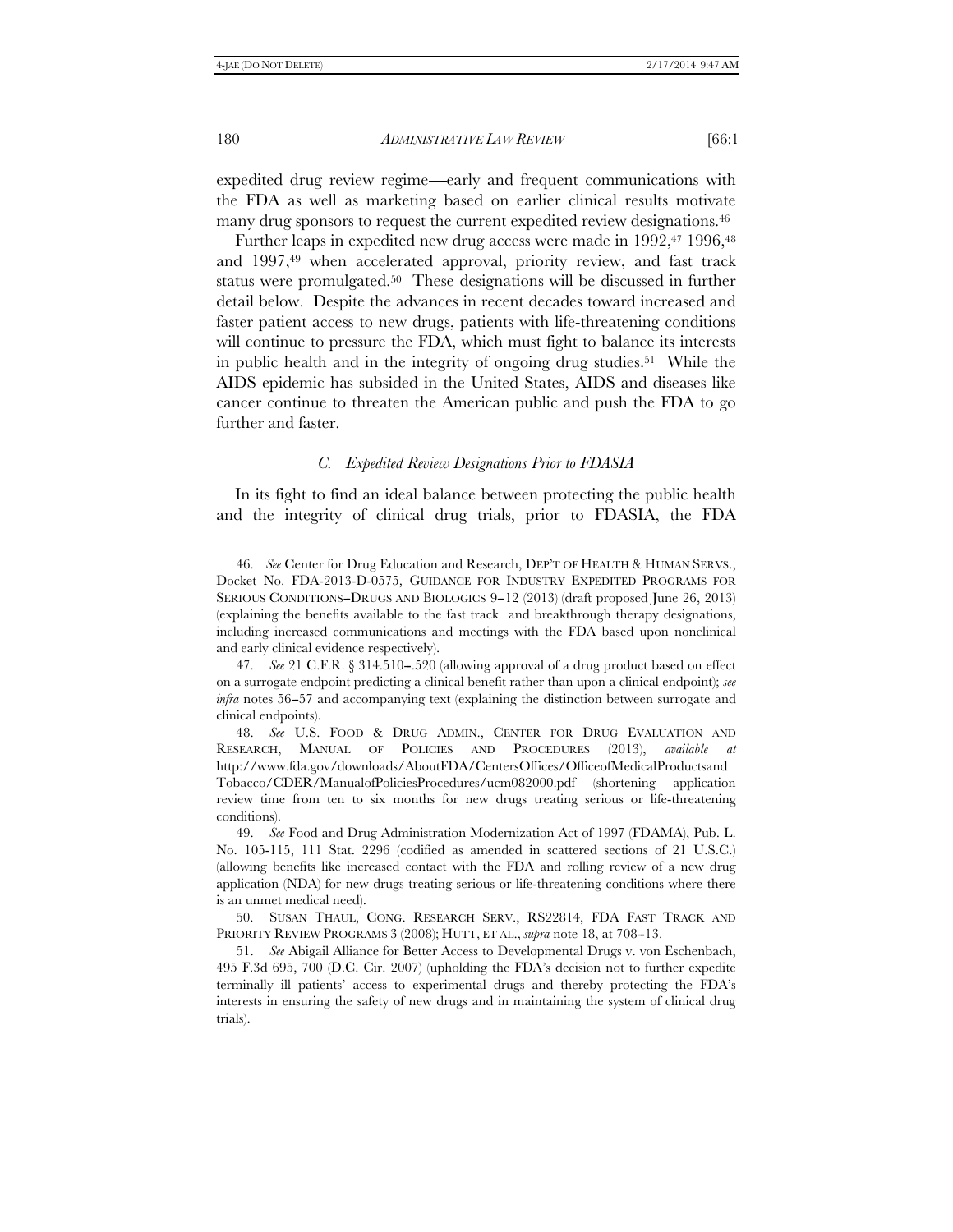established three different designations for new drugs that expedited review in cases of life-threatening or serious conditions, each with different requirements and benefits. These designations are accelerated approval, priority review, and fast track status.52 This Section will describe the first two designations, but it will focus primarily on the third. While discussion of accelerated approval and priority review provides essential information for understanding breakthrough therapies and their comparison with the fast track designation,53 accelerated approval and priority review differ significantly from breakthrough therapies and deserve to be maintained independently from the new program.54

The FDA promulgated the first method of expedited drug review, called accelerated approval, in 1992 to allow accelerated approval of a NDA in two forms to address an unmet medical need.<sup>55</sup> In trials, "endpoints" determine the effectiveness of a new drug, and clinical endpoints are the highest standard in evaluation because they measure tangible, visible results, such as mortality.56 Surrogate endpoints are physiological assessments that are indicators of clinical benefit, and they provide an alternative when measuring clinical endpoints is not practical, usually due to time constraints.57 For example, because the clinical endpoint of reducing bone fractures for osteoporosis patients is difficult to measure, studies use the more easily assessed surrogate endpoint of bone density.<sup>58</sup> The two allowable forms of accelerated approval are: (1) approval based on evidence showing that the new drug affected a surrogate endpoint reasonably suggesting a clinical benefit, or evidence showing that the new drug affected a clinical endpoint other than survival; and (2) approval of a new drug that can only be safe when its distribution or use is modified or

 <sup>52.</sup> U.S. FOOD & DRUG ADMIN., FOR CONSUMERS: FAST TRACK, BREAKTHROUGH THERAPY, ACCELERATED APPROVAL AND PRIORITY REVIEW, FDA.GOV, http://www.fda.gov/ForConsumers/ByAudience/ForPatientAdvocates/SpeedingAccesstoI mportantNewTherapies/ucm128291.htm (last visited Jan. 31, 2014) [hereinafter *For Consumers*].

 <sup>53.</sup> *See infra* notes 56--57, 74 and accompanying text (discussing the difference between surrogate and clinical endpoints in clinical trials and the use of priority review in combination with the fast track designation respectively).

<sup>54.</sup> See DEP'T OF HEALTH & HUMAN SERVS., *supra* note 46, at 7–8 (providing direct comparisons between the current expedited drug access regime programs). Accelerated approval and priority review differ from the breakthrough therapy designation in nearly every category listed.

 <sup>55. 21</sup> C.F.R. §§ 314.510--.520 (2013).

 <sup>56.</sup> HUTT, ET AL., *supra* note 18, at 639--40.

 <sup>57.</sup> *Id.* at 640. The authors delicately avoid stating that clinical endpoints are not always feasible to measure because it would essentially require waiting for a subject to die, which can take decades beyond the time frame of a clinical trial.

<sup>58.</sup> *Id.* at 640-41.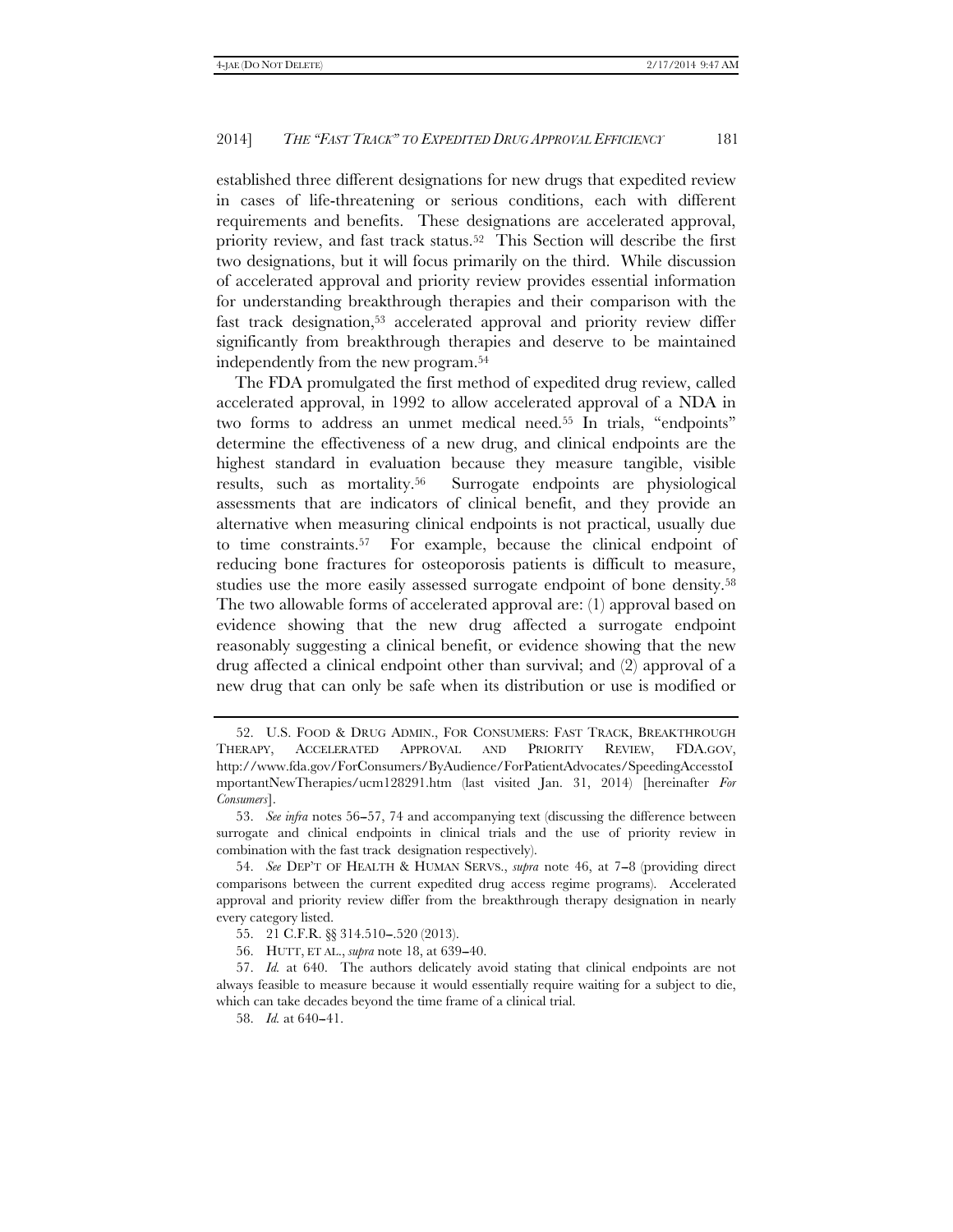restricted.59 Because the FDA's accelerated approval of a new drug is often based on a surrogate endpoint, the studies determining the drug's effect on that endpoint must be adequate and well-controlled like other clinical trials.60 No formal process exists for granting this approval pathway, but an obligation to conduct later confirmatory studies accompanies approval due to the dependence on surrogate endpoints.61

The second designation for expediting the drug approval process in existence prior to the enactment of FDASIA is priority review. A new policy clarified priority review in 1996, but it existed for decades prior.62 Any drug can be designated a candidate for priority review if the drug would provide a significant improvement over currently available therapies in safety or effectiveness, or would address unmet medical needs.63 While the clinical trial stages of drug development remain the same, under priority review, the FDA's review of the submitted NDA is shortened to six months from the usual ten months.<sup>64</sup> Applicants can expressly request the priority review designation upon submission of their NDAs, but the FDA will independently decide upon applying the designation to every NDA submitted within sixty days.<sup>65</sup>

The final designation for expedited new drug approval promulgated before FDASIA is the fast track designation, codified in the Food and Drug Administration Modernization Act of 1997 (FDAMA).66 FDAMA provided a great number of advances for the  $FDA<sub>0</sub><sup>67</sup>$  but perhaps the most important was the creation of this new designation to further speed up the review of new drugs for life-threatening or serious conditions when the new drug has the potential to address an unmet medical need.68 The drug's sponsor is responsible for requesting the fast track designation either simultaneously with or at any time after the submission of an IND application, and the

 66. Food and Drug Administration Modernization Act (FDAMA) of 1997, Pub. L. No. 105-115, 111 Stat. 2296 (codified as amended in scattered sections of 21 U.S.C.).

 <sup>59. 21</sup> C.F.R. §§ 314.510--.520.

 <sup>60.</sup> *For Consumers*, *supra* note 52.

 <sup>61.</sup> *Id.*; 21 C.F.R. § 314.540.

 <sup>62.</sup> *See* HUTT, ET AL., *supra* note 18, at 708--09 (explaining a complex priority system dating back to 1974); CDER MANUAL OF POLICIES AND PROCEDURES REVIEW DESIGNATION POLICY, *supra* note 48 (simplifying the priority review designation).

 <sup>63.</sup> *For Consumers*, *supra* note 52.

 <sup>64.</sup> *Id.*; THAUL, *supra* note 50, at 3.

 <sup>65.</sup> *For Consumers*, *supra* note 52.

 <sup>67.</sup> *Id.* FDAMA reauthorized the PDUFA, modified the regulation of nutrient content claims in foods, and amended laws regarding the dissemination of treatment information for drugs.

 <sup>68. 21</sup> U.S.C. § 356(a)(1) (2012).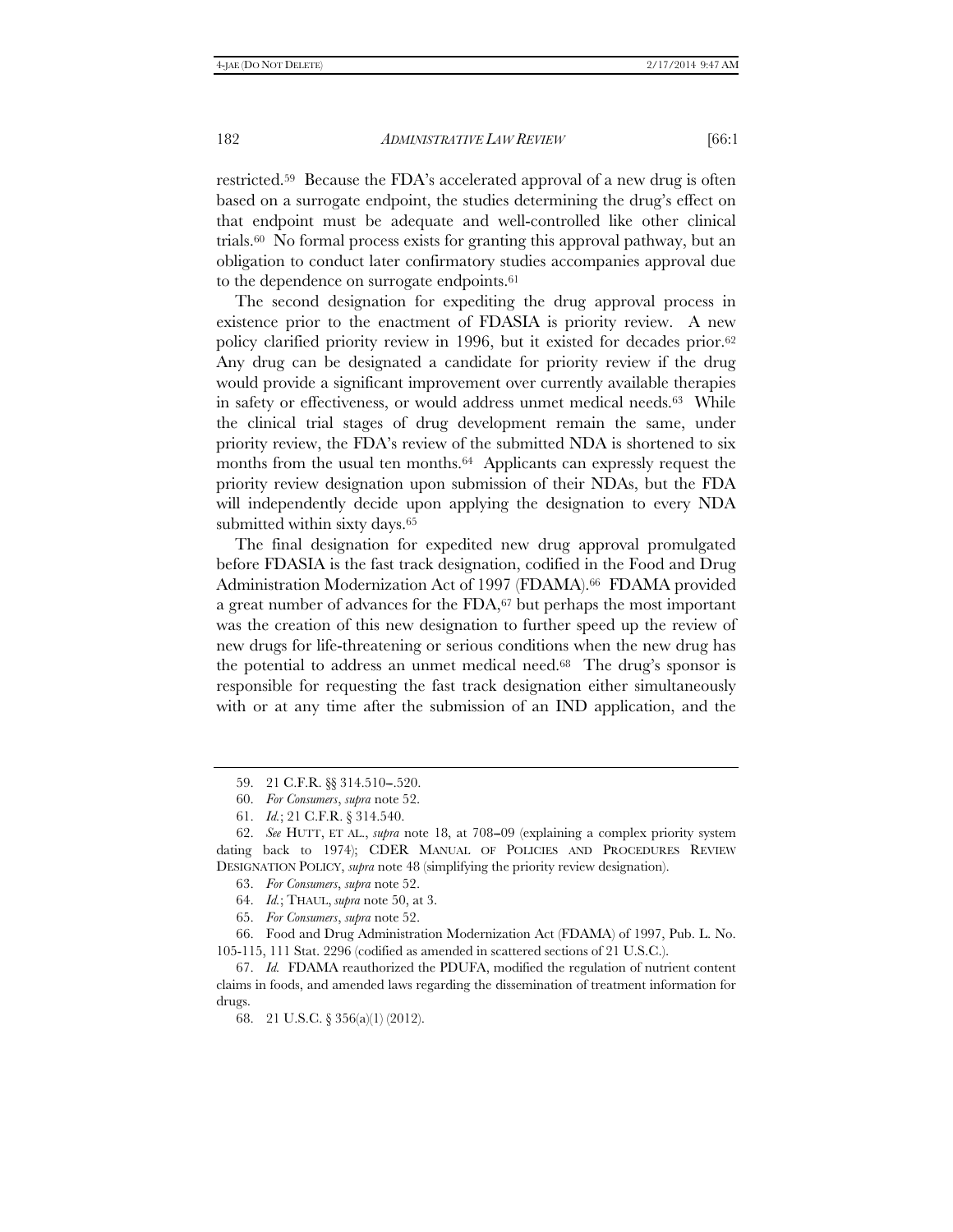FDA must respond to the request within sixty days.<sup>69</sup> A fast tracked drug's sponsor receives more frequent meetings and correspondence with the FDA during the clinical trial process, which can be helpful in preventing delays in approval based on miscommunications.<sup>70</sup> However, the receipt of rolling review of submitted sections of a NDA in fast tracking is even more important in expediting the approval process.71 Rolling review means that a drug sponsor may submit portions of its NDA as they become ready rather than submitting a complete NDA all at once.<sup>72</sup> This helps to expedite the review process because the FDA has been following the drug trials and development all along, in more easily digestible pieces. While fast track designation may improve review time, this designation does not expressly shorten the review like a priority review designation.73 However, drug sponsors who apply for fast track may also apply for priority review if they meet the relevant criteria so that the two designations may work in tandem, effectively shortening fast track review to six months.74

#### II. FDASIA'S BREAKTHROUGH THERAPIES DESIGNATION

In July 2012, not only were each of the above expedited review designations modified or shifted within the Federal Food, Drug, and Cosmetic Act,75 but FDASIA also added the new designation of ''Breakthrough Therapies.''76 The breakthrough therapies proposal was a late entrant to the mixture of ideas that became FDASIA,77 but it had already been introduced individually in the Senate in March 2012.78 The breakthrough therapies portion of FDASIA found support on both sides of

76. *Id.* § 902 (to be codified at 21 U.S.C. § 356(a)).

77. See Michael McCaughan, *RPM Report-"Breakthrough Therapy": New Pathway in FDASIA May Point the Way to Future Reforms*, FOCR.ORG, Aug. 20, 2012, http://www.focr.org/news/rpm-report-breakthrough-therapy-new-pathway-fdasia-maypoint-way-future-reforms (detailing how the breakthrough therapies proposal made its way

to Capitol Hill from the likes of the FDA and the oncology community).

 78. Advancing Breakthrough Therapies for Patients Act of 2012, S. 2236, 112th Cong. (2012).

<sup>69.</sup> *Id.* § 356(a)(2)–(3).

 <sup>70.</sup> *For Consumers*, *supra* note 52; THAUL, *supra* note 50, at 2.

 <sup>71. 21</sup> U.S.C. § 356(c)(1).

 <sup>72.</sup> *For Consumers*, *supra* note 52.

 <sup>73.</sup> *Id.*

 <sup>74.</sup> *Id.*

 <sup>75.</sup> *See* FDASIA, Pub. L. No. 112-144, §§ 802--803, 126 Stat. 993, 1079 (codified as amended in scattered sections of 21 U.S.C.) (applying priority review and fast tracking to qualified infectious disease products);  $\S$  901(b) (indicating a broadening of surrogate endpoints to be considered in accelerated approval);  $\S 901(c)(1)$  (allowing review of a fast track product's NDA before completion);  $\S 902(a)$  (shifting all existing portions of 21 U.S.C. § 356 to come after the new breakthrough therapy section).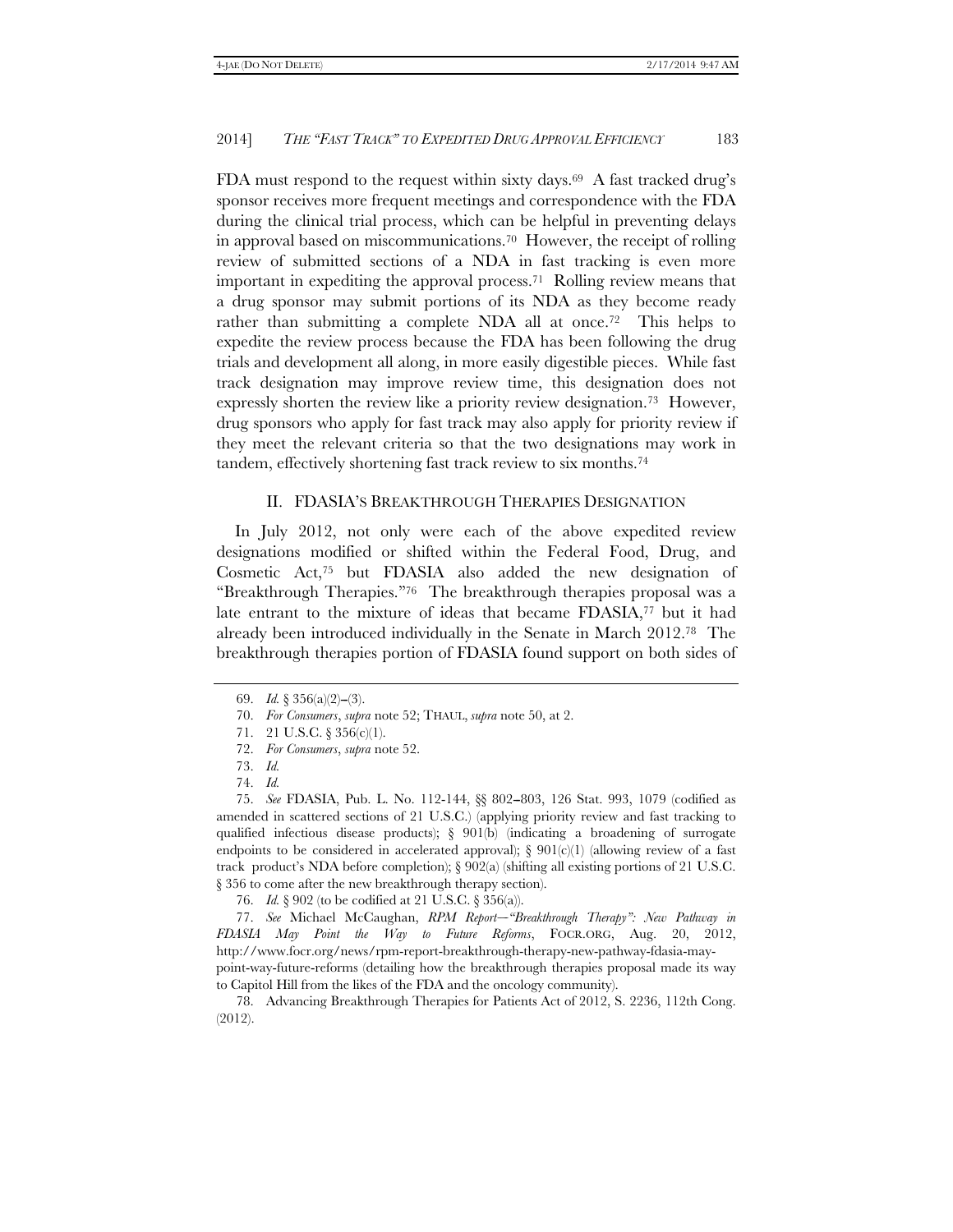the aisle and within the FDA, as Janet Woodcock, Director of the Center for Drug Evaluation and Research (CDER), aided in developing the designation.79 Indeed, given this show of support, FDASIA passed quietly and without incident.80

#### *A. What are Breakthrough Therapies?*

According to § 902 of FDASIA, the breakthrough therapy designation may be applied to a new drug that is ''intended . . . to treat a serious or lifethreatening disease or condition.''81 The new drug's preliminary clinical evidence must also indicate that it may demonstrate ''substantial improvement over existing therapies on . . . clinically significant endpoints.''82 FDASIA's definition means that the breakthrough therapy designation encompasses new drugs indicated to treat the same kinds of conditions as the other expedited review methods. However, this designation is specifically for serious conditions that have some existing indicated treatment, and a new drug seeking breakthrough therapy status must present at least preliminary clinical evidence of its effects.83 To receive the breakthrough therapy designation, the new drug's sponsor must request it either simultaneously with or at any time after submission of an IND to the FDA, and, as with the fast track designation request, the FDA must respond within sixty days.84 Because the basis for granting the designation is a new drug's preliminary demonstration of improvement over an existing therapy, the data is not highly quantitative.85 Determining whether the breakthrough therapy designation is proper can largely be ''a matter of judgment."86 Officially, both the magnitude of the treatment effect and the importance of the observed clinical outcome must show that the new drug maintains a clear advantage over the existing treatment.87 But the measure of a quality, like importance, is subjective.

If the FDA grants a new drug the breakthrough therapy designation, the drug sponsor is entitled to a number of benefits, including: meetings with

 <sup>79.</sup> *See* McCaughan, *supra* note 77 (explaining that Senator Michael Bennet (D-CO) along with Senators Orrin Hatch (R-UT) and Richard Burr (R-NC) took up the breakthrough therapies cause).

 <sup>80.</sup> *Id.*

 <sup>81.</sup> FDASIA, Pub. L. No. 112-144, § 902(a)(1), 126 Stat. 993, 1086 (codified as amended in scattered sections of 21 U.S.C.).

 <sup>82.</sup> *Id.*

 <sup>83.</sup> *Id.*

<sup>84.</sup> *Id.*  $\S$  902(a)(2)–(3).

 <sup>85.</sup> *See For Consumers*, *supra* note 52 (explaining criteria for breakthrough designation).

 <sup>86.</sup> *Id.* 

 <sup>87.</sup> *Id.*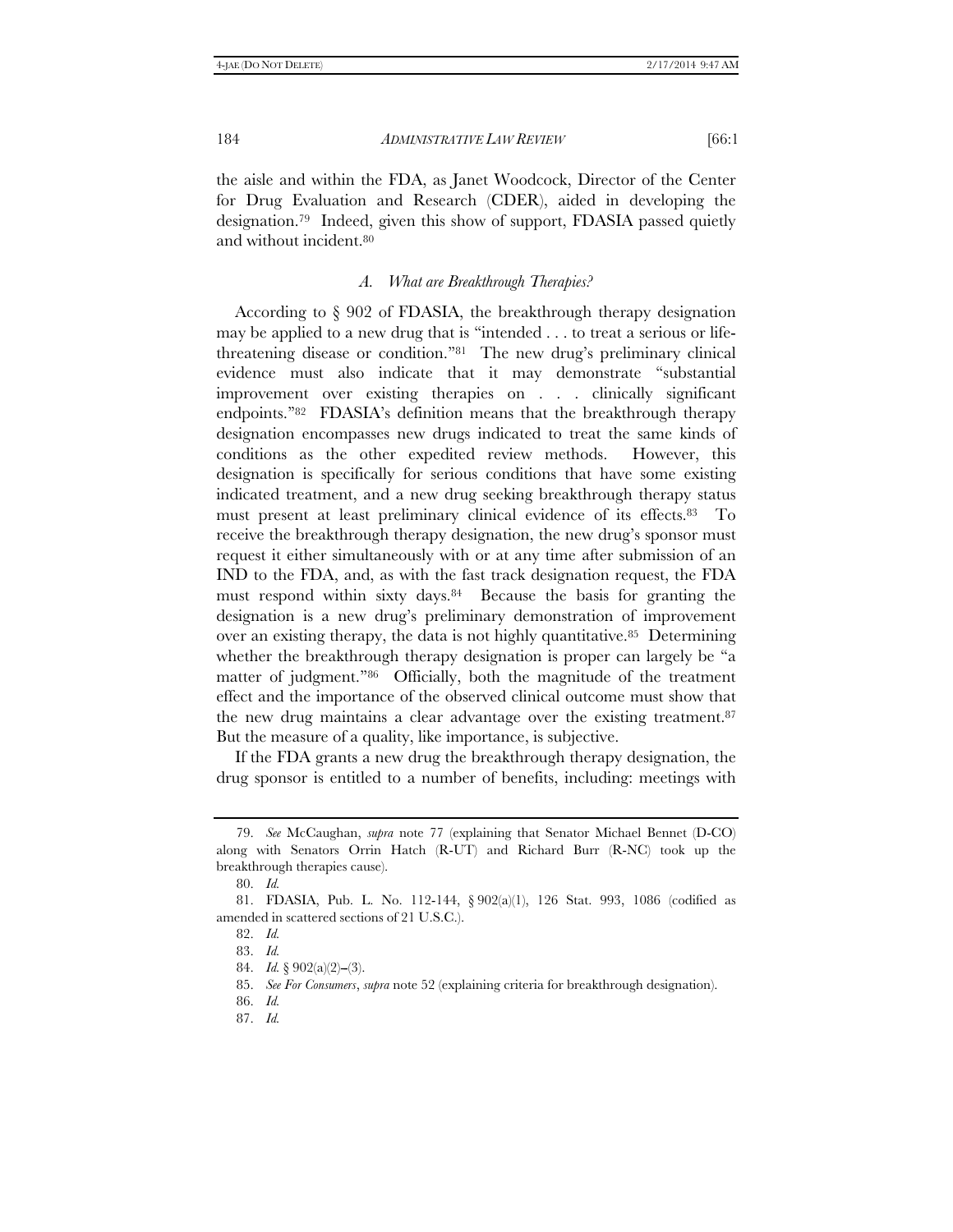the FDA throughout development; correspondence with and advice from the FDA on development; involvement of senior staff and cross-disciplinary personnel in review; and the possibility of more efficient clinical trials.88 Despite this impressive list of benefits, they are not guaranteed to each breakthrough therapy drug, as these benefits are merely possibilities pursuant to the language of FDASIA.89 Additionally, they are not very different from the benefits granted to new drugs under the fast track designation.90 The FDA even expressly states that new drugs receiving the breakthrough therapy designation are eligible for all of the features of the fast track designation.91 These similarities are specifically concerning when each designation is maintained as a separate program, a policy ripe for the future transformation that this Comment seeks to instigate.

#### *B. The Future of Breakthrough Therapies*

As soon as FDASIA was signed into law in July 2012, the breakthrough therapy designation took effect, allowing drug companies to immediately apply for it. Despite its legal existence, however, this designation is destined for additional administrative proceedings and possible growing pains.<sup>92</sup>

Following the definition of breakthrough therapies, FDASIA set a timeline for the Secretary of HHS to publish a guidance document on the topic of the new designation.<sup>93</sup> With the date of July 9, 2012 as a starting point, a draft guidance was due on or before January 9, 2014, and a final guidance is due on or before March 8, 2015 (one year plus sixty days comment time).94 Rather than following this generous timeline, the FDA has set itself a much earlier target date for the publication of a final guidance document on breakthrough therapies-July 9, 201495-

92. *See* FDASIA § 902(b)(1)(A) (requiring the issuance of a guidance document).

95. FDASIA-TRACK, FDA.GOV, http://www.fda.gov/AboutFDA/Transparency/track/ucm328907.htm (last visited Jan.. 31, 2014).

 <sup>88.</sup> FDASIA, § 902(a)(3).

 <sup>89.</sup> *See id.* (stating that actions to expedite development ''may include'' the benefits listed above).

 <sup>90.</sup> *See infra* Part III-B (detailing the possibly similar benefits available to breakthrough therapies and fast track products).

 <sup>91.</sup> *For Consumers*, *supra* note 52.

 <sup>93.</sup> *See id.* (detailing that no later than eighteen months after the enactment of FDASIA, a draft guidance document is due regarding the implementation of breakthrough therapies, and no later than one year after the comment period closes on this draft guidance, a final guidance document is due).

 <sup>94.</sup> These dates were calculated based on the timeline set in FDASIA § 902(b)(1)(A). January 9, 2014 is eighteen months after July 9, 2012, and March 8, 2015 is one year and sixty days after January 9, 2014.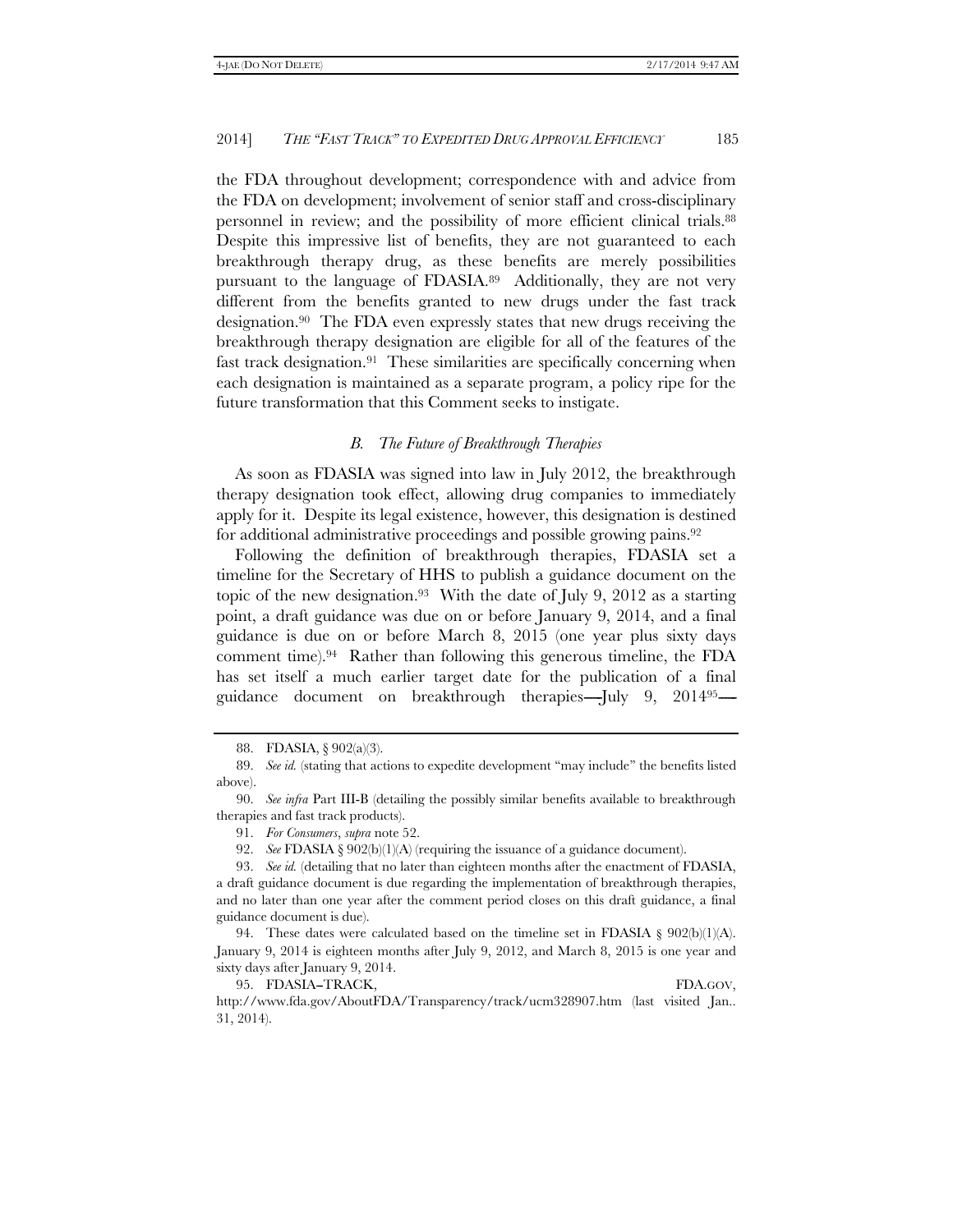decreasing the amount of time available to adjust FDASIA via the first guidance document issued. While ambitious, this hurried approach could actually prove to be counterproductive because it slashes the time during which the FDA can consider suggestions and any implications of its actions.

Nevertheless, in accordance with this hastened trend, CDER prepared and published a draft guidance document on expedited drug review, including breakthrough therapies, for comment on June 26, 2013.96 Within this draft guidance, CDER has worked to delineate the differences between each of the expedited new drug review programs with tables and  $explanations, <sup>97</sup>$  but there remain an unsettling number of similarities between the breakthrough therapy and fast track designations.98

Other parties with an interest in the success of the breakthrough therapy designation have already cited a concern beyond its repetition of the fast track designation----they worry that overuse of the breakthrough therapy tag will dilute its effectiveness.99 Because the major advantages of the designation are meant to be additional meetings with and attention from the FDA as well as advice from and involvement of senior FDA staff to expedite development and review,100 it is easy to see how these benefits could be diluted and lost if there are too many new drugs vying for the same considerations. In addition to budgetary constraints, this is a very real concern that the FDA should be aware of when contemplating the future of breakthrough therapies.

# III. A COMPARISON OF BREAKTHROUGH THERAPIES AND FAST TRACK DESIGNATION

Before worrying about the possible dilution of the breakthrough therapies designation in the expedited drug review regime, the FDA must address the issue of how closely this designation resembles that of fast tracking. Maintaining two separate but repetitive programs will waste valuable resources, which are all the more important when the FDA's constant budgetary constraints are considered.101 To offer a well-informed solution to this issue, both designations must be analyzed side-by-side to determine where the most problematic repetitions lay within the statutes.

 <sup>96.</sup> DEP'T OF HEALTH & HUMAN SERVS., *supra* note 46, at 1.

<sup>97.</sup> *Id.* at 7-23.

 <sup>98.</sup> *See infra* Part III (describing the similarities between the application processes and possible benefits for receipt of both the breakthrough therapy and fast track designations).

 <sup>99.</sup> Dolgin, *supra* note 12, at 116--17; FDASIA, §902(a)(3).

 <sup>100.</sup> FDASIA, § 902(a)(3)(a)(3)(B).

 <sup>101.</sup> *See supra* notes 2--3 and accompanying text (outlining the FDA's limited budget with which it must regulate over \$2.28 trillion of consumer spending).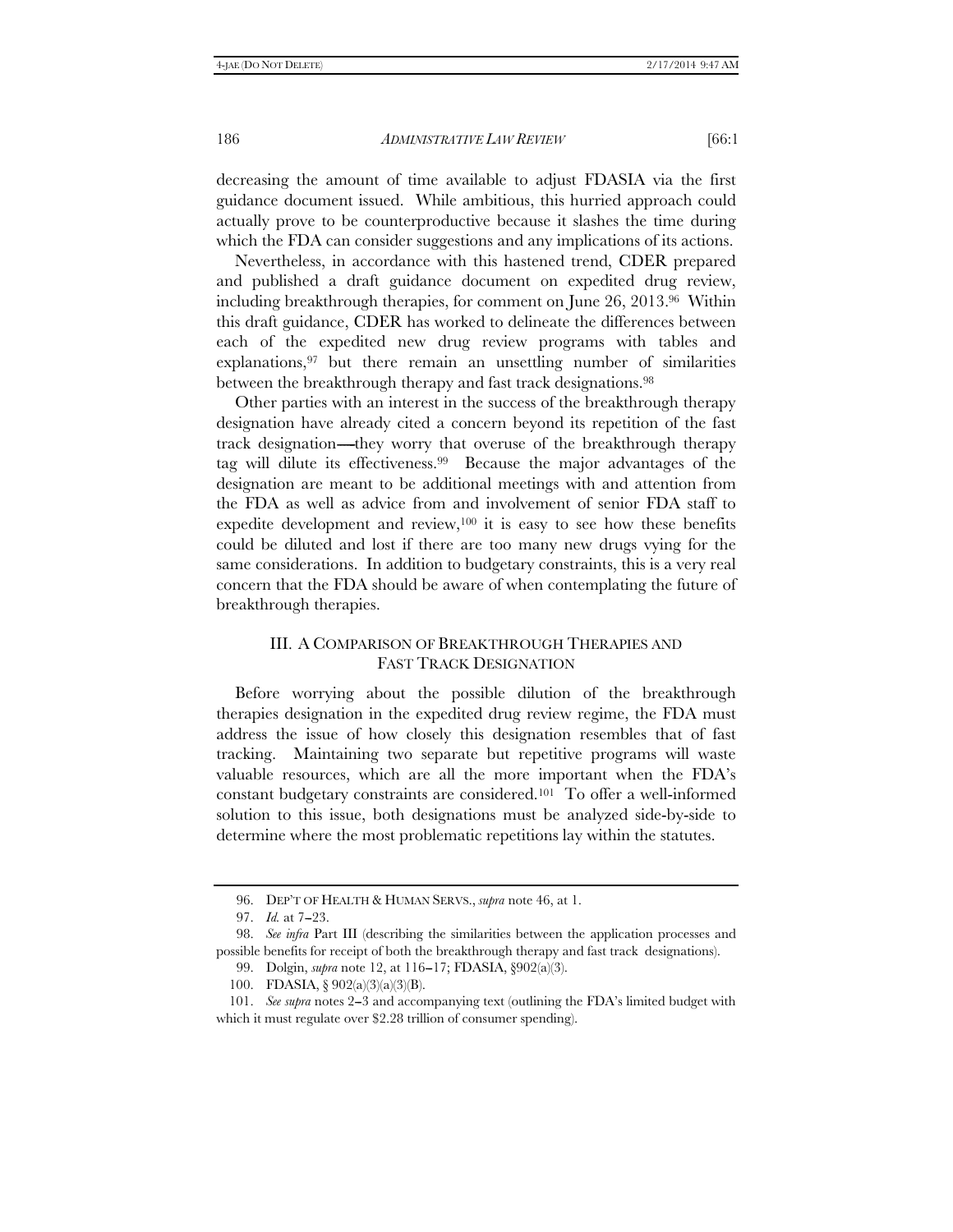#### *A. Application Requirements*

To qualify for the breakthrough therapy designation, a new drug must meet a number of requirements. First*,* the new drug must be intended to treat a life-threatening or serious condition.<sup>102</sup> A "serious condition" is defined as one which is ''associated with morbidity that has a substantial impact on day-to-day functioning'' as determined by factors like ''survival, day-to-day functioning, or the likelihood that the disease, if left untreated, will progress from a less severe condition to a more serious one."<sup>103</sup> Additionally, ''intended to treat'' is defined as intending to affect a serious aspect of a condition, such as ''a direct effect on a serious manifestation or symptom."<sup>104</sup>

If a breakthrough therapy candidate meets these requirements, the FDA must then decide if the drug sponsor has submitted sufficient preliminary clinical evidence showing that the drug may demonstrate a substantial improvement over existing therapies on a clinically significant endpoint.105 While substantial improvements and clinical endpoints were addressed previously in Part I-C,106 what may constitute permissible and persuasive "preliminary clinical evidence" merits discussion. For breakthrough therapy designation, the drug sponsor must submit evidence acquired in the clinical trial stages of drug development. Clinical trials typically follow the FDA's acceptance of an IND application from a drug sponsor.107 Yet, contrary to the established practice of drug sponsors conducting clinical trials following the FDA's acceptance of the IND, FDASIA allows a drug sponsor to request the breakthrough therapy designation concurrently with its IND application.108 Logically, this would mean that drug sponsors have not conducted clinical trials because under the Federal Food, Drug, and Cosmetic Act it is illegal to conduct clinical trials without an accepted IND.109 However, CDER specifically acknowledges this inconsistency

108. § 902(a)(3)(a)(2).

 109. *See* 21 U.S.C. § 355(a), (i) (2012) (functioning together to create an exemption from legal action against a drug sponsor conducting clinical trials if an IND application is filed

<sup>102.</sup> FDASIA § 902(a)(3)(a)(1) (quoting 21 C.F.R. §312.300(b)(1) (2013)).

 <sup>103.</sup> DEP'T OF HEALTH & HUMAN SERVS., *supra* note 46, at 2--3.

 <sup>104.</sup> *See id.* at 3 (listing further examples of how a new drug may be intended to treat a certain condition).

 <sup>105. § 902(</sup>a)(3)(a)(1).

 <sup>106.</sup> *See supra* notes 57--59, 61, 83 and accompanying text (differentiating clinical from surrogate endpoints and discussing the subjective judgment used to determine ''substantial improvement'' respectively).

 <sup>107.</sup> If a drug sponsor does not hear anything from the FDA within thirty days of submitting the IND, the application is considered accepted. *See supra* notes 26–28 and accompanying text (detailing the contents of an IND and its place in the drug approval process).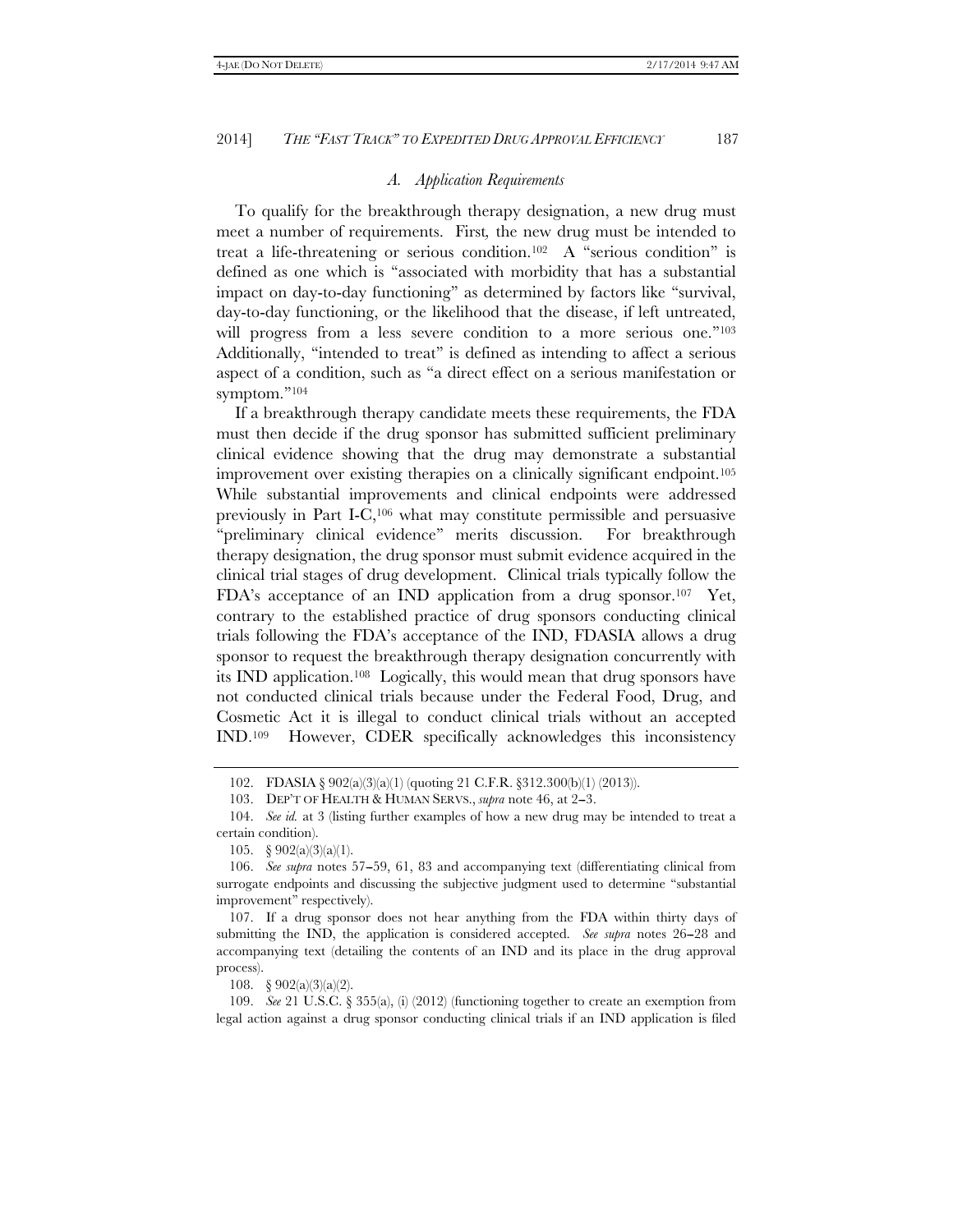between FDASIA and the existing law by suggesting that most drug sponsors will likely submit their preliminary clinical evidence as an amendment to the original IND because that evidence is instrumental to being granted the breakthrough therapy designation.110 If a request for breakthrough therapy status satisfies all of these requirements, the FDA will consider its validity and respond within sixty days.111

The application process for receiving the fast track designation is similar to that of breakthrough therapies. Like a breakthrough therapy, a fast track product is also intended to treat a life-threatening or serious condition.<sup>112</sup> Unlike breakthrough therapies, however, fast track products are meant to address an unmet medical need rather than a condition with an existing treatment.113 An unmet medical need can exist both where there is no available therapy and where there *is* an available therapy, but the new drug would influence an unaddressed outcome or offer an improvement in areas like efficacy, toxicity, or safety.114 If this sounds confusingly similar to the requirement that a breakthrough therapy offer a substantial improvement over an existing therapy, it is.<sup>115</sup> An "available" or "existing" therapy is defined as an approved or licensed therapy that is intended to treat the same condition as the new drug and is relevant to the current United States standard of care for the indication.<sup>116</sup> With these most current definitions in hand, it is nearly impossible to tell which new drugs may qualify as a fast track product rather than a breakthrough therapy—either designation may be applied to a new drug improving upon an existing therapy. Even Percy Ivy, the Associate Chief of the Investigational Drug Branch at the U.S. National Cancer Institute's Cancer Therapy Evaluation Program, could not provide a concrete distinction when asked.117 According to Ivy,

with and accepted by the FDA). An exception to this rule exists when clinical trials have commenced overseas, but concerns remain about the safety of clinical testing performed abroad.

 <sup>110.</sup> DEP'T OF HEALTH & HUMAN SERVS., *supra* note 46, at 27.

 <sup>111.</sup> FDASIA § 902(a)(3)(a)(3)(A).

 <sup>112. 21</sup> U.S.C. § 356(a)(1).

<sup>113.</sup> *Compare id.* (referencing unmet medical needs), *with* FDASIA § 902(a)(3)(a)(1) (requiring a demonstration of ''substantial improvement over existing therapies''). The term ''unmet medical need'' is defined as ''a condition whose treatment or diagnosis is not addressed adequately by available therapy'' in the recent CDER guidance. DEP'T OF HEALTH & HUMAN SERVS., *supra* note 46, at 4.

 <sup>114.</sup> *See* DEP'T OF HEALTH & HUMAN SERVS., *supra* note 46, at 4--6 (providing a more complete listing of all unmet medical needs that a fast track product may address).

 <sup>115.</sup> *See supra* notes 82--83 and accompanying text (quoting FDASIA's definition of breakthrough therapies).

 <sup>116.</sup> DEP'T OF HEALTH & HUMAN SERVS., *supra* note 46, at 3.

 <sup>117.</sup> Dolgin, *supra* note 12, at 116.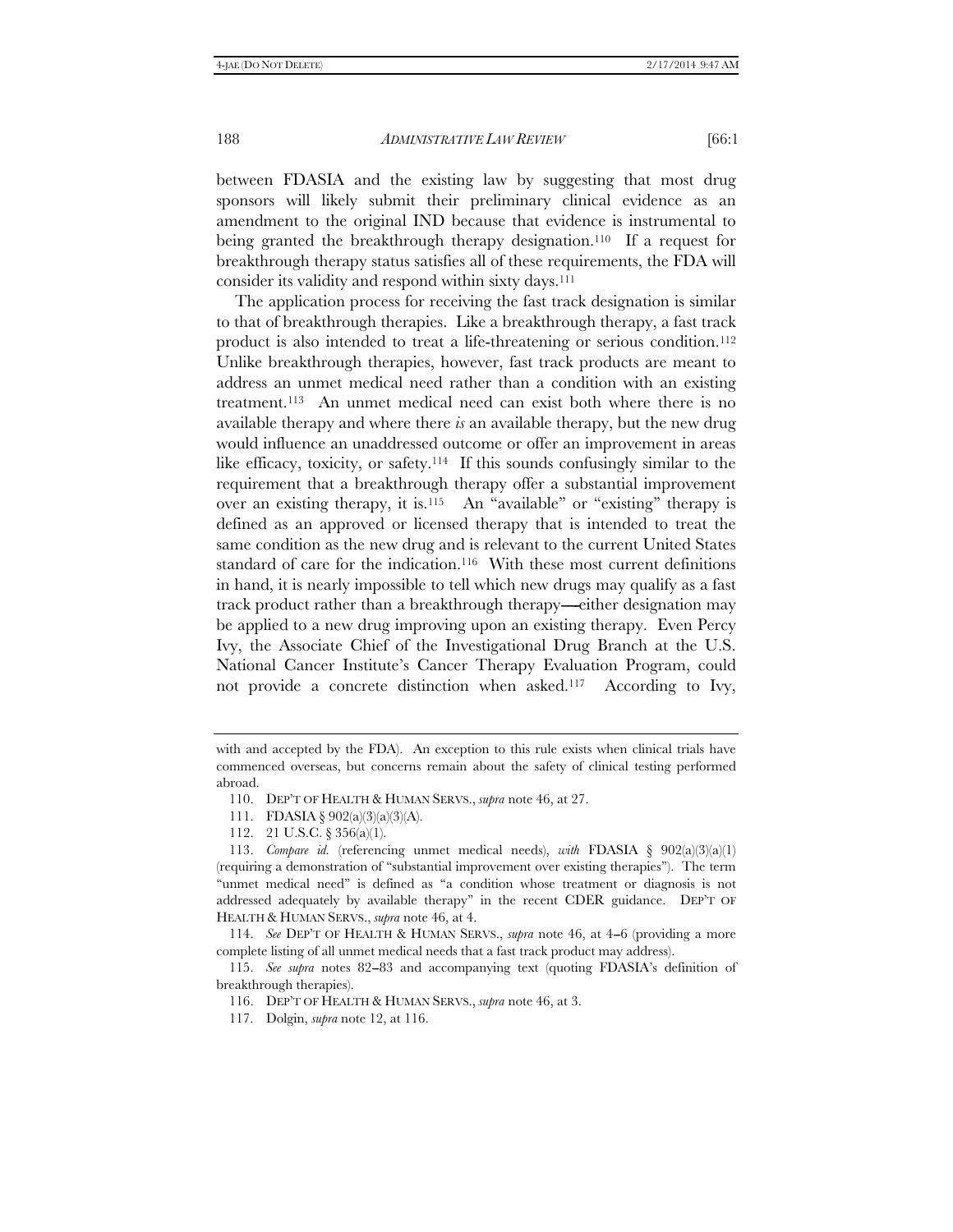"You're just going to know [a breakthrough therapy] when you see it."<sup>118</sup>

Fortunately, the evidentiary requirements a drug sponsor needs to meet to receive the fast track designation appear clearer. A sponsor of a new drug vying for the fast track designation must show that the drug has an effect either on a clinical endpoint or on a surrogate endpoint that is reasonably likely to predict clinical benefit.119 This differs from the breakthrough therapy requirement that the drug demonstrates a significant improvement on a clinically significant endpoint, but due to the FDA's preference for tangible, clinical endpoints in studies, the difference in language may be an illusory distinction between the designations. Aside from dictating the kind of endpoint used in trials, the FDA also requires the drug sponsor to submit proof from specific types of trials to receive the fast track designation.120 Because the drug sponsor must submit a request for the fast track designation either simultaneously with an IND application or at any time after, the trial evidence a sponsor must provide can vary.<sup>121</sup> If the drug sponsor submits a request early on during drug development, the request may be supported by nonclinical trial findings, but if the drug sponsor submits the request later in development, the request should be accompanied by the latest promising clinical findings.122 While this requirement for fast tracking differs from the requirements for breakthrough therapies in that nonclinical findings may support a grant of the fast track designation, if the drug sponsor submits the fast track request later in development, the distinction between the two designations will disappear because both will require clinical evidence. As with a breakthrough therapy designation request, the FDA must respond to a fast track request within sixty days of receipt.123

#### *B. Benefits of Each Designation*

Once a new drug sponsor successfully requests either the breakthrough therapy or fast track designation, the new drug may receive certain benefits and advantages over drugs that remain on the standard approval track in order to expedite development, review, and patient access.124 When a new

 <sup>118.</sup> *Id.* 

 <sup>119. 21</sup> U.S.C. § 356(a)(1) (2012).

 <sup>120.</sup> *See* DEP'T OF HEALTH & HUMAN SERVS., *supra* note 46, at 9 (detailing the nonclinical evidence that is allowable in requests for fast track status submitted early in drug development and the clinical evidence that is required in requests submitted later in development).

 <sup>121.</sup> *Id.*; 21 U.S.C. § 356(a)(2).

 <sup>122.</sup> DEP'T OF HEALTH & HUMAN SERVS., *supra* note 46, at 9.

 <sup>123. 21</sup> U.S.C. § 356(a)(3).

<sup>124.</sup> *Id.*; FDASIA, Pub. L. No. 112-144, § 902(a)(3)(a)(3)(B), 126 Stat. 993, 1083–85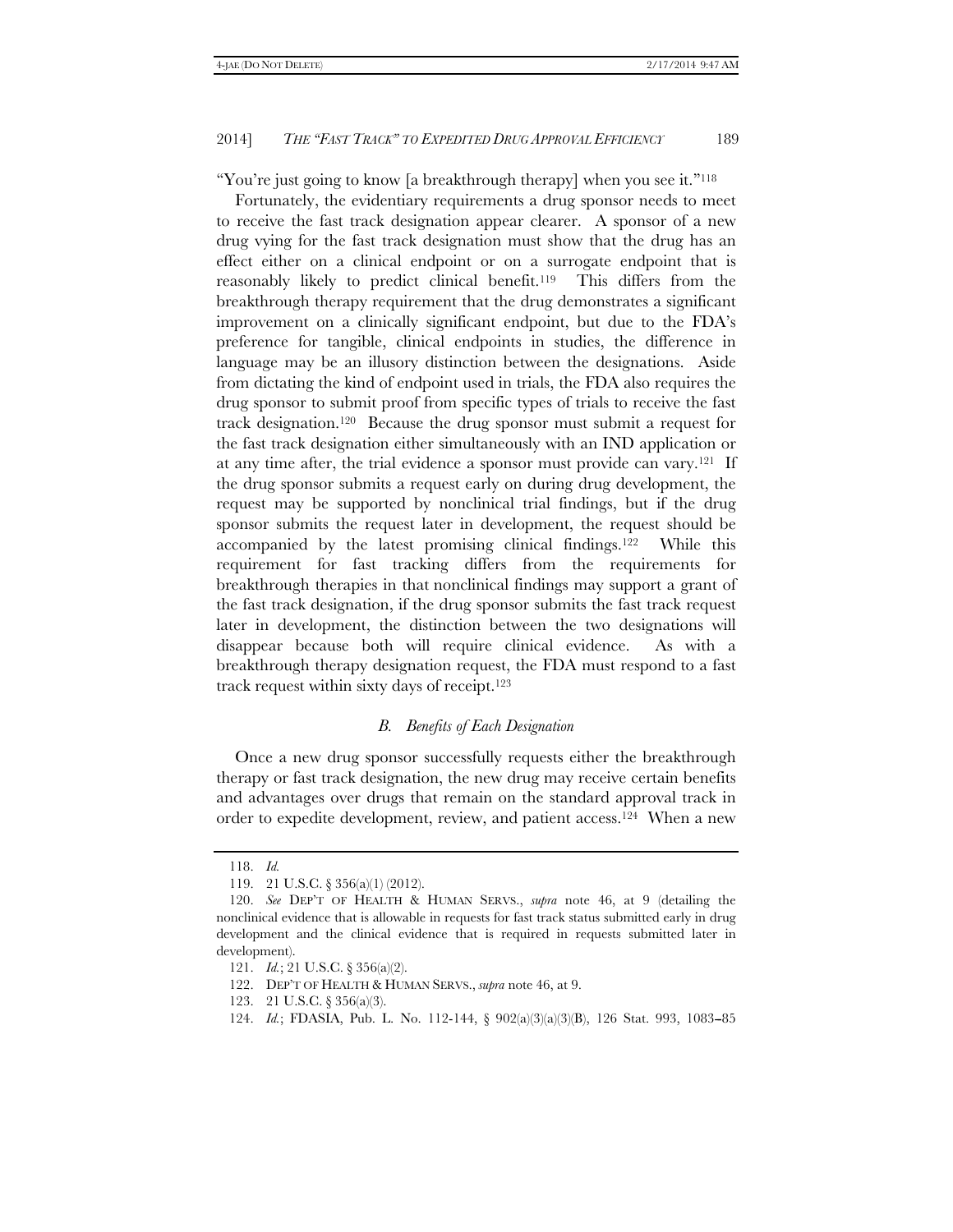drug is granted the fast track designation, one of the important benefits that a drug sponsor may receive is increased communication with the FDA.125 These communications include meetings with the FDA at multiple phases during development and additional correspondence with the FDA regarding trial design or any other issues that may emerge during trials.126 A fast track product may also be eligible for the priority review designation if the proper clinical data is submitted with the NDA, shortening the review to a six month maximum.127 Finally, and perhaps most importantly, the FDA will likely give a fast track product the advantage of what is called ''rolling review.''128 Under FDAMA, the final review of the NDA usually did not occur until the entire application was complete.129 The enactment of FDASIA eliminated this potential stumbling block by allowing NDA review to commence before a completed application is submitted.130

As with fast tracking, once a drug sponsor has successfully received the breakthrough therapy designation, a number of possible benefits may follow.131 These benefits may include meetings with the FDA review team during drug development, increased communication with the FDA for added developmental efficiency, involvement of senior FDA staff, and utilizing a cross-disciplinary review team.132 As with the application process, though the language differs between the advantages of fast tracking and those of the breakthrough therapy designation, the distinctions are not so clear. The advantages again focus on increased contact with the FDA throughout drug development. The FDA admits that the designations are quite similar when it states that all breakthrough therapies are entitled to the features of fast tracking because each breakthrough therapy would also meet the requirements of fast tracking.<sup>133</sup> However, the FDA attempts to

132. *Id.*

<sup>(</sup>amending 21 U.S.C. §356(c)(2)).

 <sup>125.</sup> *For Consumers*, *supra* note 52.

 <sup>126.</sup> *Id.*

 <sup>127.</sup> DEP'T OF HEALTH & HUMAN SERVS., *supra* note 46, at 9.

 <sup>128.</sup> *See For Consumers*, *supra* note 52 and accompanying text; *see also supra* notes 71–72 and accompanying text (defining rolling review for fast track products).

 <sup>129.</sup> *For Consumers*, *supra* note 52.

<sup>130.</sup> FDASIA, Pub. L. No. 112-144, § 901(b), 126 Stat. 993, 1086–87 (amending 21 U.S.C. § 356). Because a portion of application review can now occur immediately after a step is taken in development, any problems that may delay approval can be dealt with almost immediately rather than after more studies have been completed based on the results of faulty ones.

 <sup>131.</sup> *See id.* § 902(a)(3)(B) (stating that actions to expedite development of breakthrough therapies ''may include, as appropriate'' methods of increasing communication and efficiency).

 <sup>133.</sup> DEP'T OF HEALTH & HUMAN SERVS., *supra* note 46, at 12.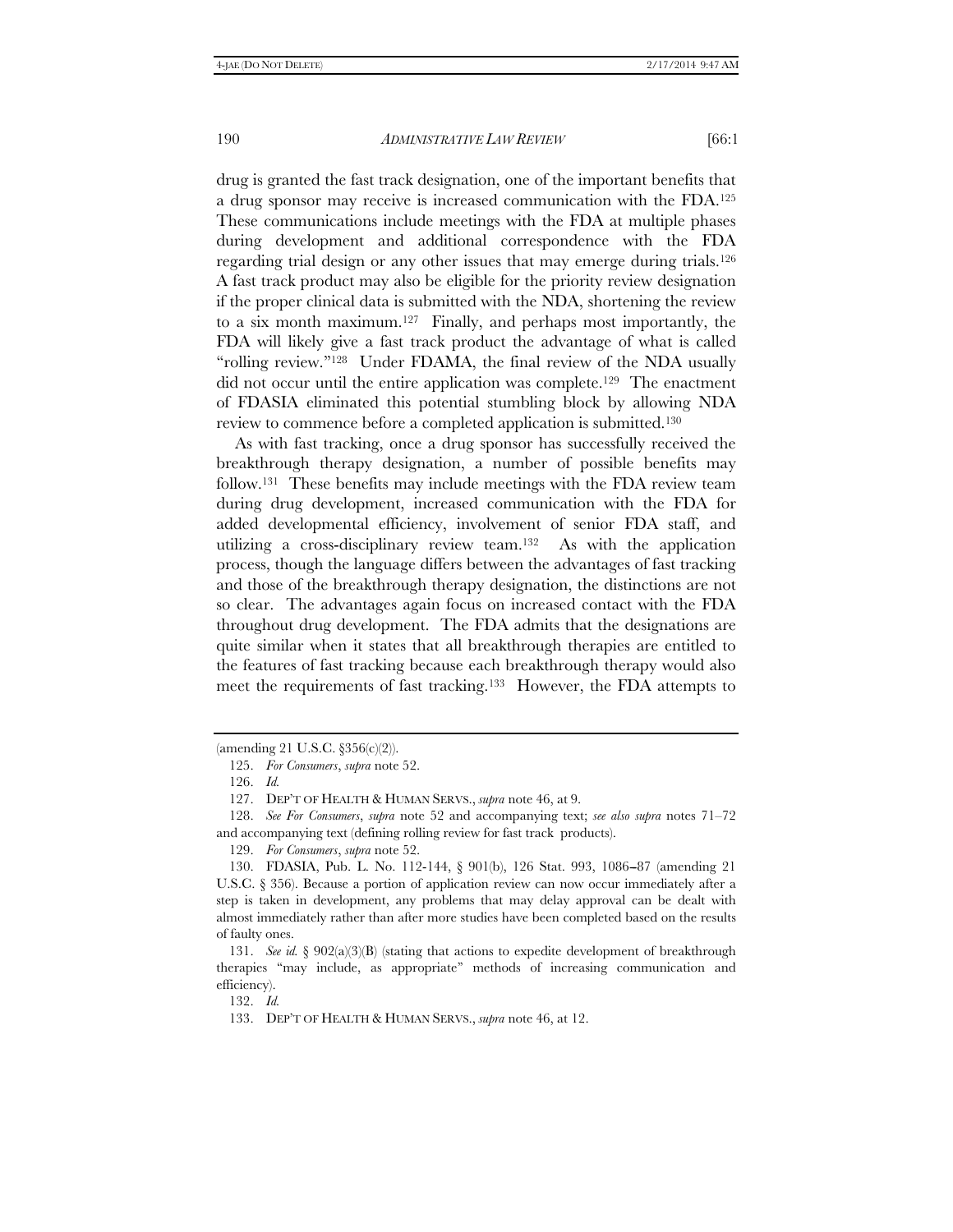differentiate the designations by permitting breakthrough therapies, but not fast track products, to receive intensive and early guidance on drug development and senior FDA staff involvement.134

These features sound impressive and may lead one to believe that the breakthrough therapy designation is a great leap forward from fast tracking. When analyzed closely though, there remain only small differences between the breakthrough therapies and fast track designations. First, the intensive early guidance the FDA grants breakthrough therapies throughout the drug development process is merely a slightly modified version of the fast track designation's increased meetings and communications. The interactions between the FDA and a drug sponsor are meant to foster a more efficient development process with the possibility of fewer patients being subjected to less effective trials.135 While the FDA places greater emphasis on efficiency in the breakthrough therapies designation, these goals are parallel to those of fast tracking, which seeks to eliminate problems in development before they delay it and to streamline trial designs.136

The second additional advantage to the breakthrough therapy designation, involvement of senior and cross-disciplinary FDA staff in review, offers more differentiation between breakthrough therapies and fast tracking. The expressed primary goal of both designations is to expedite drug development, review, and patient access, but with this possible benefit, it seems that a new drug deemed a breakthrough therapy may have a better chance of achieving that goal. As this benefit is specifically codified in FDASIA, there is a more concrete plan in place with which the FDA can expedite a new drug's review time.137 While the same senior involvement could occur when a new drug is fast tracked, it is not codified anywhere. Therefore, this feature provides a benefit to breakthrough therapies that fast track products may or may not receive.

Although the possible benefits of the breakthrough therapy designation seem like only a minor improvement over fast tracking, the new designation has its proponents among drug professionals and patients. Former FDA Commissioner Scott Gottlieb has touted the new designation as having "real significance,"<sup>138</sup> while oncology patients and professionals have

 <sup>134.</sup> *Id.* at 13.

<sup>135.</sup> *Id.* at 12-13.

 <sup>136.</sup> *For Consumers*, *supra* note 52.

 <sup>137.</sup> *See* FDASIA, Pub. L. No. 112-144, 126 Stat. 993 (codified as amended in scattered sections of 21 U.S.C.);  $\S$  902(a)(3)(B)(iii)-(iv) (involving senior and cross-disciplinary FDA staff in drug review to foster collaboration and facilitate review).

 <sup>138.</sup> Stephanie Fischer, *Risk-taking in the Search for New Therapies*, PHRMA.ORG, Apr. 19, 2013, http://phrma.org/world-orphan-drug-congress-explores-policies-impactingdevelopment.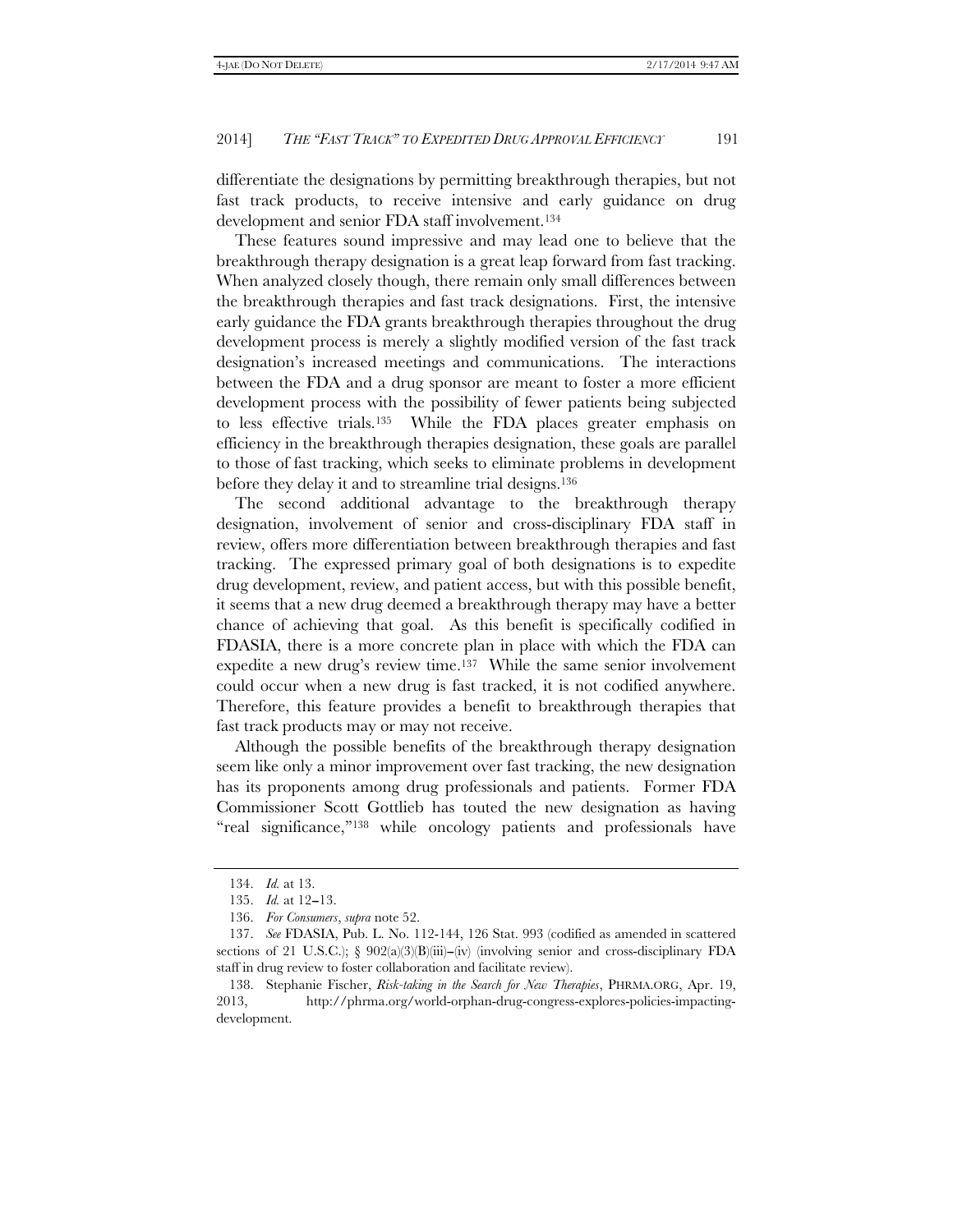benefitted greatly from it—of twenty breakthrough therapy designations granted before June 4, 2013, eight were for oncology drugs.139 The Friends of Cancer Research organization has also advocated for the breakthrough therapy designation, believing that it signals renewed cooperation from the FDA in advancing the development of promising new drugs.140 Current statistics show that since its implementation on July 9, 2012, CDER has received one hundred nineteen requests for the breakthrough therapy designation, of which thirty-five were granted, fifty-eight were denied, and twenty-six remain pending.141 The FDA has also succeeded in responding to requests within the required sixty-day window over  $96%$  of the time.<sup>142</sup> The breakthrough therapy proponents' enthusiasm is understandable given the statistics on use of the designation. However, supporters overstate the benefits of breakthrough therapies because the same new drugs would likely have been approved as fast track products if the drug sponsors had used a different application form.<sup>143</sup>

### *C. How the Designations Differ*

Since the inception of the breakthrough therapy designation, the FDA has maintained separate programs for it and the fast track designation, requiring separate requests to be considered for either.144 This means that if a new drug is denied one designation, it will not be automatically reviewed for the other, and the drug sponsor must submit another request to the FDA.145 This policy makes sense for two inherently different programs, and in some ways, the breakthrough therapy and the fast track designations are distinct from one another. First, the codified involvement of senior FDA staff and cross-disciplinary experts in review of a new breakthrough therapy differs from fast track review, which may involve such personnel.<sup>146</sup> Second, efficiency in the drug development process

 <sup>139.</sup> Jennifer Wall, *Cooperation for Patient Health*, PHRMA.ORG, June 4, 2013, http://www.phrma.org/catalyst/cooperation-for-patient-health.

 <sup>140.</sup> Dolgin, *supra* note 12, at 117.

 <sup>141.</sup> *Frequently Asked Questions*, *supra* note 11. These statistics are the current sums of the breakthrough therapy requests received by CDER from fiscal years 2012, 2013, and 2014 and the disposition of those requests.

 <sup>142.</sup> Id.

<sup>143.</sup> *See supra* notes 102-123 and accompanying text (detailing the similarities between the application processes for breakthrough therapies and fast tracking).

 <sup>144.</sup> *Frequently Asked Questions*, *supra* note 11.

 <sup>145.</sup> *Id.* 

 <sup>146.</sup> *Compare* FDASIA, Pub. L. No. 112-144, §§ 902(a)(3)(B)(iii)--(iv), 126 Stat. 993, 1086-- 87 (amending 21 U.S.C. § 356) (allowing for the involvement of senior and cross-disciplinary staff in drug review), *with* 21 U.S.C. § 356(a)(1) (2012) (including no reference to senior or cross-disciplinary staff in drug review in the possible benefits to fast tracked products).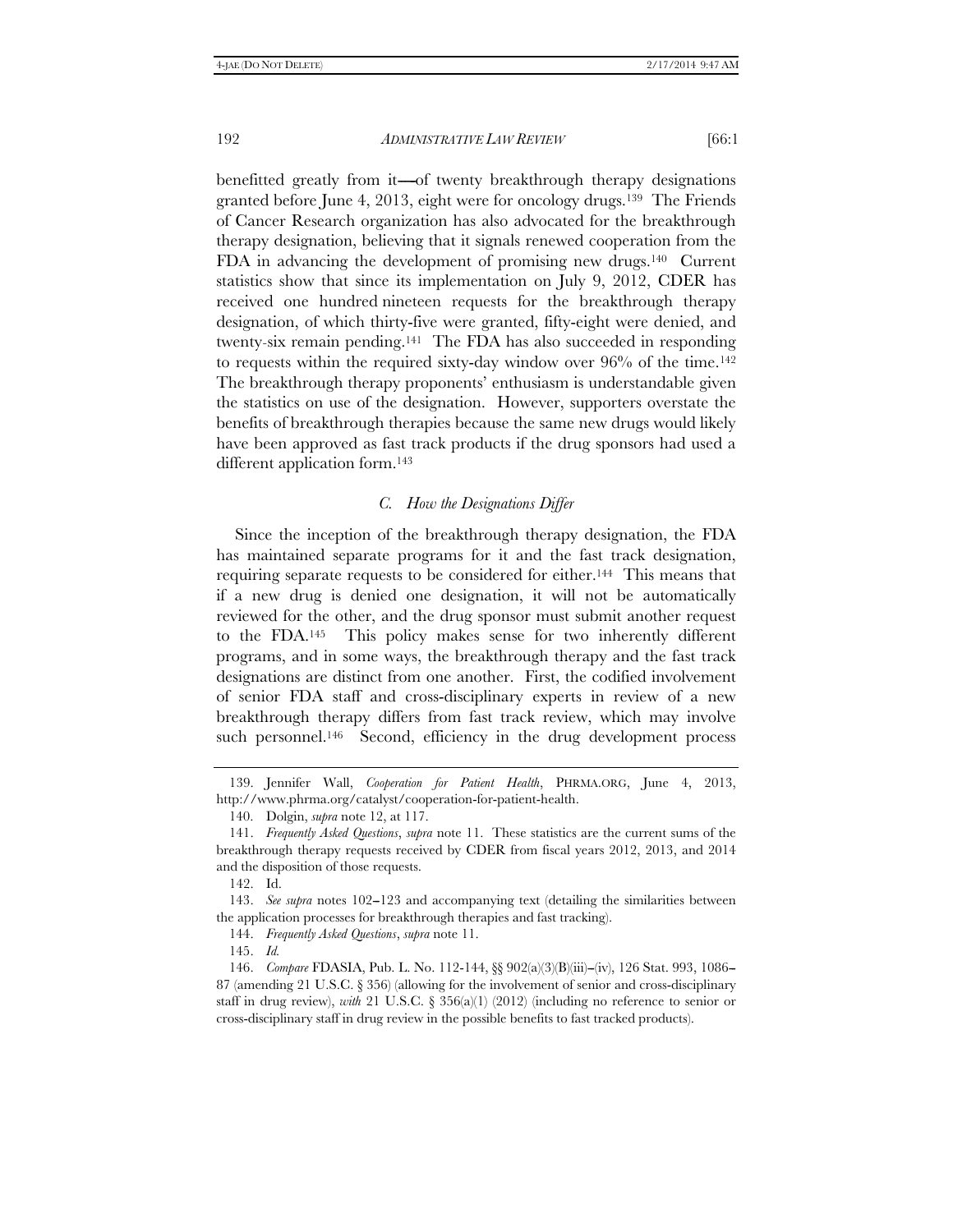seems to be more of a priority in the breakthrough therapy designation than it seems in fast tracking.147 In addition to simply using the word "efficient" in the sections of FDASIA codifying breakthrough therapies,<sup>148</sup> patients and industry sponsors helped to establish the designation specifically with the goals of innovation and improvement over the existing expedited designations in mind.149 Finally, if a request for the fast track designation is received early in drug development, it is possible that the FDA will grant the designation based upon nonclinical evidence, which differs from the requirements of a breakthrough therapy.150

However, despite these distinctions between breakthrough therapies and fast tracking, the similarities between the programs are overwhelming when they are analyzed side-by-side. Both designations apply to new drugs intended to treat life-threatening or serious conditions;151 both can address a condition where an available therapy already exists;152 the granting of both may be based upon preliminary clinical evidence;153 and both may be given the fast track advantages of increased communication with the FDA during drug development and rolling review because breakthrough therapies receive all of the benefits of fast track products.154

# IV. RECOMMENDATIONS FOR THE EXPEDITED NEW DRUG REVIEW REGIME

Because of the significant overlap between the breakthrough therapy and fast track designations, maintaining both designations as isolated programs requiring separate applications is not efficient. The FDA is an underfunded agency155 which must choose its budgetary expenditures wisely, and the

 <sup>147.</sup> *See* FDASIA, §§ 902(a)(3)(B)(ii), (a)(3)(B)(v) (expressly using the word ''efficient'' when discussing the actions the FDA may take upon granting the breakthrough therapy designation).

 <sup>148.</sup> *Id.*

 <sup>149.</sup> *See* McCaughan, *supra* note 77 (chronicling the reasons for the development of breakthrough therapies and the involvement of influential groups like Friends of Cancer Research).

 <sup>150.</sup> DEP'T OF HEALTH & HUMAN SERVS., *supra* note 46, at 9.

 <sup>151.</sup> FDASIA, § 902(a)(3); 21 U.S.C. § 356 (a)(1).

 <sup>152.</sup> FDASIA, § 902(a)(3); 21 U.S.C. § 356(a)(1); *see supra* note 114 and accompanying text (explaining that an ''unmet medical need'' can include conditions for which there is an available therapy).

<sup>153.</sup> DEP'T OF HEALTH & HUMAN SERVS., *supra* note 46, at 9-10.

 <sup>154.</sup> *Frequently Asked Questions*, *supra* note 11.

<sup>155.</sup> See supra text accompanying notes 1-3 (outlining the FDA's limited budget and the amount of industry it is expected to regulate); PEG MCGLINCH, HOLLOW GOVERNMENT: RESOURCE CONSTRAINTS AND WORKLOAD EXPANSION AT THE FDA (2001), *available at*  http://nrs.harvard.edu/urn-3:HUL.InstRepos:8944673 (discussing how the expansion of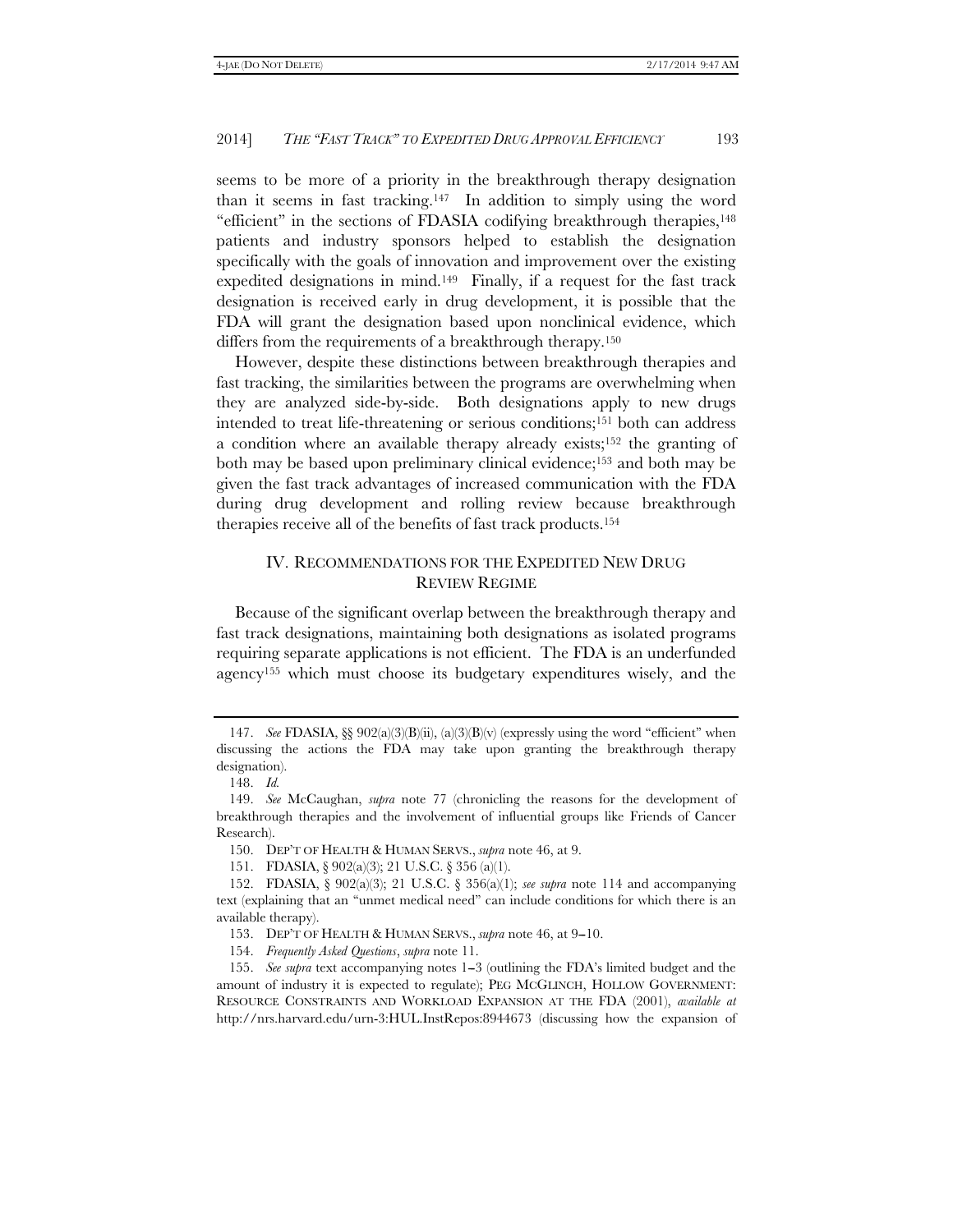repetition of qualifications and benefits evident in the current expedited drug review regime runs counter to this idea. Though some have championed modifications to the drug approval regime, the proposals of students and politicians alike have included large and unrealistic overhauls of the drug approval system which point out more problems than solutions.156 To address the issue of repetitive designations within the expedited approval regime, this Comment proposes a simpler and more focused solution: a merger between the currently separate designations for breakthrough therapies and fast track products. If implemented, this merger would clear the confusion between the two designations, saving time and resources that are important to the FDA, patients, and drug sponsors. Additionally, it would still allow for the innovation that the breakthrough therapy designation was meant to encourage.

Rather than promulgating a new designation in FDASIA, Congress, the drug industry, and CDER Director Janet Woodcock would have been wise to shape the law to focus on overhauling and updating the existing fast track designation.157 This is, after all, what breakthrough therapies appear to do. Now that both designations exist, the FDA must work backwards and merge them into a single, updated ''progressive''158 designation that takes on the added benefits of the breakthrough therapy designation. First, the FDA must address the differences in the application process for each designation, which have been shown to be largely illusory.159 The FDA can accomplish this task simply by revising what must be submitted to qualify

the FDA's workload is outpacing its resources, leading to a hollowing effect within the agency: resources are spread too thinly to perform any agency responsibility well, particularly in CDER).

<sup>156.</sup> *See, e.g.*, Bean, *supra* note 19, at 10-12 (arguing, for example, that to address multiple serious problems within the drug approval process, the FDA should be better funded rather than relying on user fees, the development and review process should be lengthened, the American public must be more involved and informed, and an independent safety review board should be founded); Maurice Hinchey, *The Fight to Safeguard American Drug Safety in the Twenty-First Century*, 35 HOFSTRA L. REV. 685, 687–89 (2006) (proposing a rerouting of user fees to the United States Treasury coupled with increased minimal funding for the FDA and a new Center for Drug Safety and Effectiveness to prevent a conflict within CDER between approval authority and post-market safety review duties).

 <sup>157.</sup> *See supra* Part II-A (discussing the main players involved in the creation of breakthrough therapies).

 <sup>158.</sup> This name is borrowed from the biotechnology industry, which advocated for a new approval method often referred to as ''progressive approval.'' This progressive approval model became an important step on the path to today's breakthrough therapies. McCaughan, *supra* note 77.

 <sup>159.</sup> *See supra* Part III-A (detailing how the fast track's ''unmet medical need'' can include conditions with existing treatments and how both designations may be supported by clinical evidence of effect on clinical endpoints).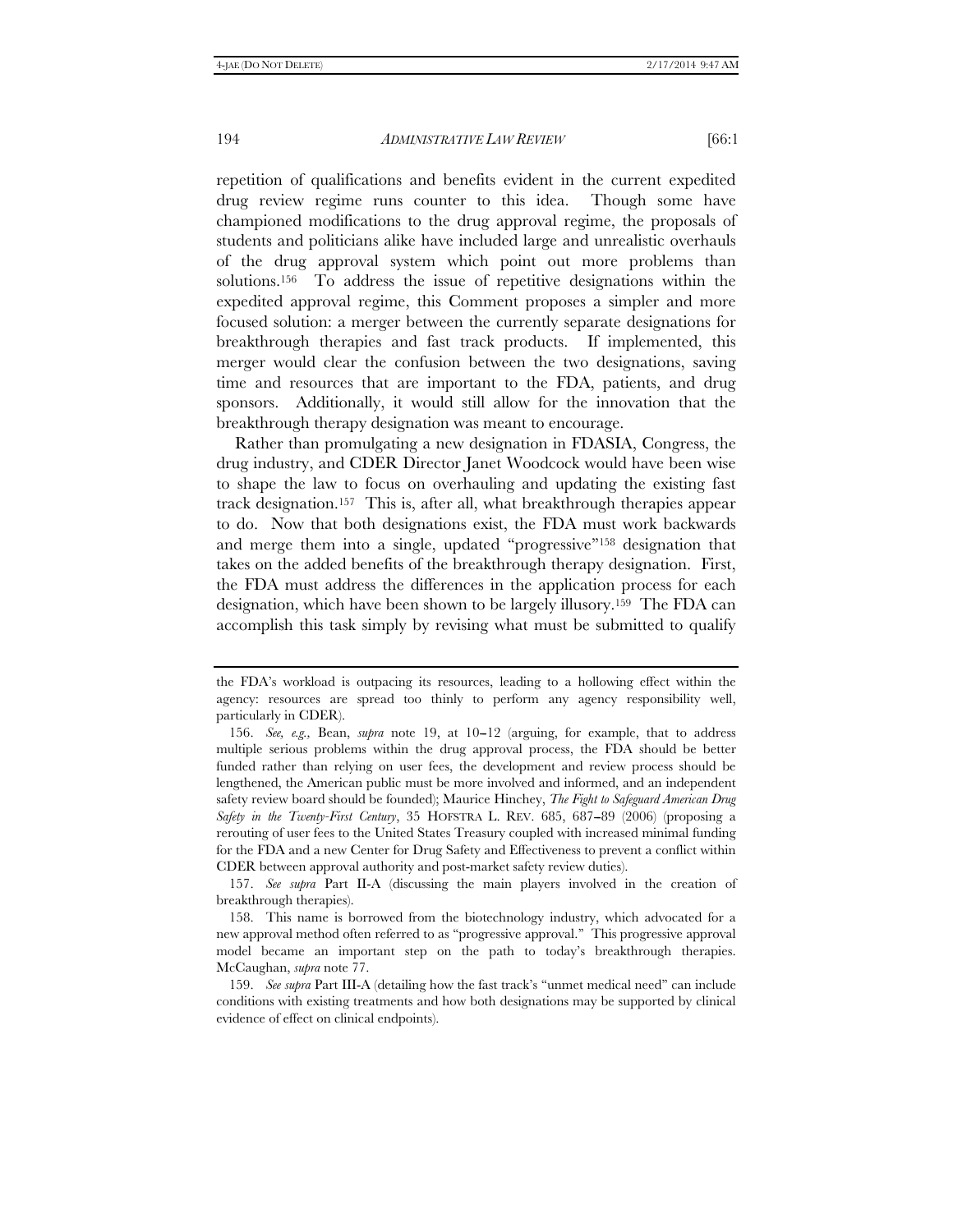for the new progressive designation. The new application should require that a new drug: (1) be intended to treat a life-threatening or serious condition; (2) show a substantial improvement over either an available therapy or the absence of a therapy; and (3) illustrate this improvement with preliminary clinical evidence of effect on a clinically significant endpoint. A drug sponsor should submit an application meeting these requirements after, but never simultaneously with, an IND to gather proper clinical data. While this progressive application is slightly more demanding than the current fast track request, it successfully integrates requirements of breakthrough therapies while not differing greatly from the old application. This is supported by the FDA's definition of "unmet medical need," which includes available therapies,160 and the preference for tangible, clinical endpoints based on clinical data, which will provide stronger evidence than surrogate endpoints and earlier, nonclinical data.

To successfully complete the merger of the two designations, the FDA must also address the differences in advantages that are given to new drugs granted either fast track or breakthrough therapy status. This step of the transition should be even smoother than the application update given that the breakthrough therapy designation already includes all of the fast track features.161 The additional advantages currently reserved only for breakthrough therapies, including the involvement of senior staff and crossdisciplinary experts in drug review and an increased focus on efficiency in development,<sup>162</sup> would also benefit fast track products. Therefore, these benefits should be open to any new drug that satisfies the requirements of the progressive designation.

Though the administrative process to complete this merger of designations would require additional work in the form of either eventually changing FDASIA itself or publishing a wholly amended guidance document, the overall reward for overcoming this obstacle would be worthwhile. The FDA's current position maintains separate programs and procedures for breakthrough therapies and fast track products,163 but agency interpretations are not ''carved in stone.''164 Multiple methods exist with which to modify the FDA policy laid out in CDER's draft guidance. First, the process of developing an initial guidance document invites public comment, which influences and shapes an agency's policy by allowing the

 <sup>160.</sup> DEP'T OF HEALTH & HUMAN SERVS., *supra* note 46, at 4.

 <sup>161.</sup> *Id.* at 12.

<sup>162.</sup> FDASIA, Pub. L. No. 112-144, § 902(a)(3)(a)(3)(B), 126 Stat. 993, 1086-87 (2012) (amending 21 U.S.C. § 356).

 <sup>163.</sup> *Frequently Asked Questions*, *supra* note 11.

 <sup>164.</sup> Chevron U.S.A. Inc. v. Natural Res. Def. Council, Inc., 467 U.S. 837, 863 (1984).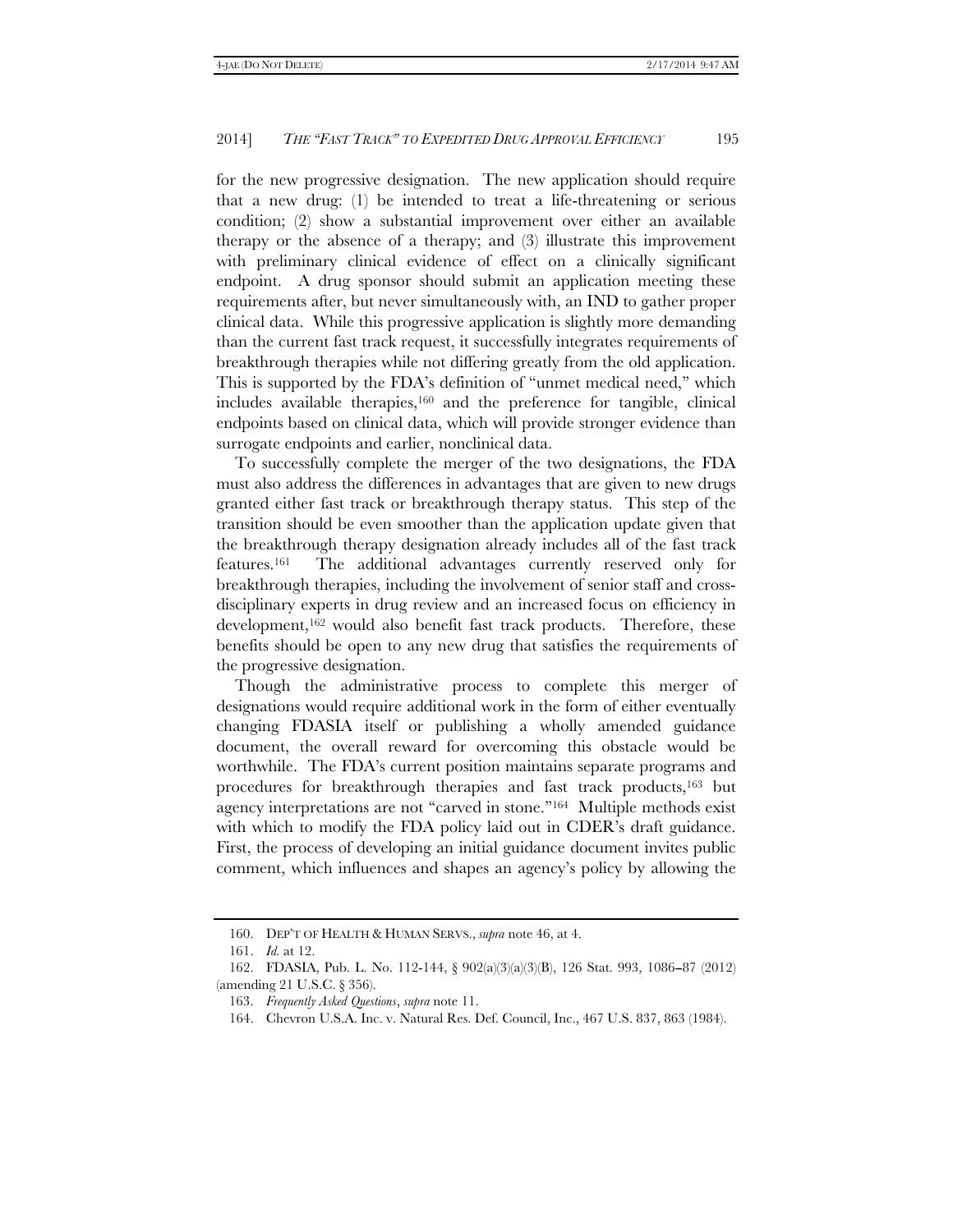public to make suggestions regarding the document's proposal.165 Second, even after a guidance document is finalized and published, the FDA may amend it based on new information.166 Therefore, CDER's draft guidance document remains subject to change via public comment or FDA initiative and could be revised to include an interpretation of FDASIA's breakthrough therapy designation that more squarely merges it with the fast track designation.

This Comment assumes that the FDA will issue a final guidance document that does not include a merger between the breakthrough therapies and fast track designations.167 Consequently, modification of FDASIA after the promulgation of the final guidance will need to be carried out either by way of an amended guidance document or a new law. Because formally passing a new law is time consuming and easily frustrated by partisan politics in Congress, changing the expedited drug review regime would be better done by publishing an amended guidance document. Should CDER issue an amended guidance document that includes a merger between fast tracking and breakthrough therapies, opposition would be unlikely for two reasons. First, the statutes establishing both designations lack barriers to a merger.<sup>168</sup> Consolidating both designations would still serve the overall purpose of expediting drug review for serious and lifethreatening conditions. Second, even if opposition to a merger existed and the FDA had to defend CDER's policy choice in court, deference to the

 166. *See, e.g.*, CTR. FOR BIOLOGICS EVALUATION AND RESEARCH, DEP'T OF HEALTH & HUMAN SERVS., Docket No. FDA-2012-D-0307, DRAFT GUIDANCE FOR INDUSTRY: AMENDMENT TO ''GUIDANCE FOR INDUSTRY: REVISED PREVENTIVE MEASURES TO REDUCE THE POSSIBLE RISK OF TRANSMISSION OF CREUTZFELDT-JAKOB DISEASE AND VARIANT CREUTZFELDT-JAKOB DISEASE BY BLOOD AND BLOOD PRODUCTS'' AVAILABILITY (June 11, 2012) (amending a guidance document issued in 2010 to reflect new knowledge regarding transmission of infection).

 167. *See supra* note 165 (stating that no comment on the draft guidance suggested such a merger).

 <sup>165.</sup> *See* U.S. FOOD & DRUG ADMIN., FACT SHEET: FDA GOOD GUIDANCE PRACTICES, FDA.GOV,

http://www.fda.gov/AboutFDA/Transparency/TransparencyInitiative/ucm285282.htm (last visited Jan. 31, 2014) (discussing the consideration of comments in formulating final guidance documents); REGULATIONS.GOV, http://www.regulations.gov/#!docketBrowser; rpp=25;po=0;dct=PS;D=FDA-2013-D-0575 (last visited Jan. 31, 2014) (listing and providing access to the comments received regarding CDER's draft guidance document dated June 26, 2013). No comment suggests the sweeping merger recommended in this Comment, but the Leukemia & Lymphoma Society's comment addresses the strain on resources that will occur with too many breakthrough therapy designations.

 <sup>168.</sup> *See* 21 U.S.C. § 356 (2012) (containing language indicating an intent to expedite drug review without any indication of program exclusivity); FDASIA, Pub. L. No. 112-144, § 902, 126 Stat. 993, 1086-87 (amending 21 U.S.C. § 356) (same).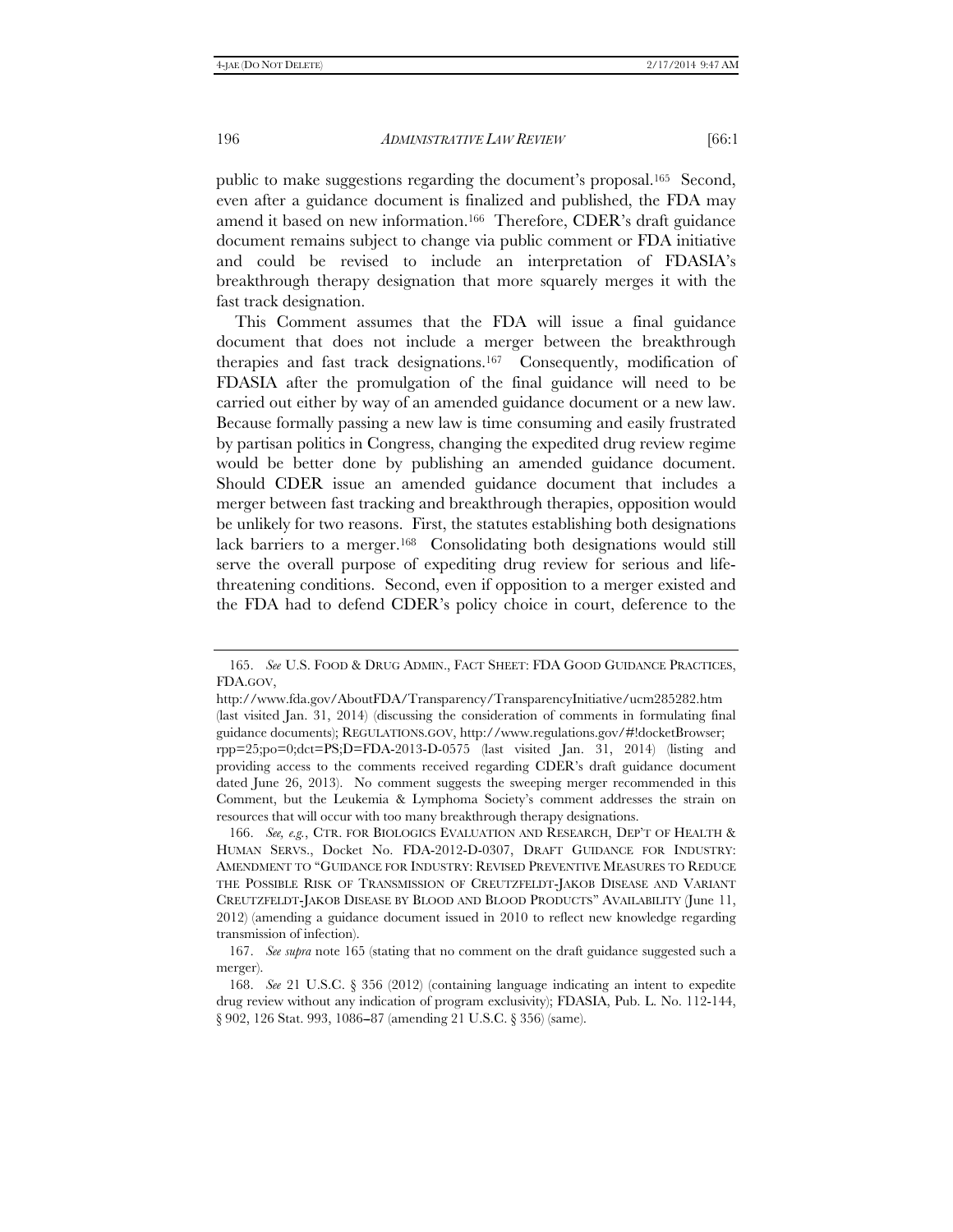agency would be applied on review.169 The FDA could also easily defend the reasonableness of a merger between the designations based upon the resources that it would save, the elimination of confusion for drug sponsors, and the increased efficiency in getting patients needed treatments.

If CDER is to be prompted to issue an amended guidance regarding expedited drug review, interested parties must exert pressure on the FDA.170 To accomplish a merger of the fast track and breakthrough therapy designations, stakeholders, patients, and the general public should continue to submit comments to the FDA even after the consideration deadline established in the existing draft guidance passes. Any interested person has the legal right under the APA to petition an agency to issue, amend, or repeal a rule, and anyone can submit a comment on any guidance even after it has been implemented.171 Upon receipt of such comments, the FDA reviews suggestions and revises the questioned guidance ''if necessary.''172

Though the FDA provides only the vaguely-stated goal of necessity to work toward, persuading the agency that a revision to the expedited drug review regime is essential is not so daunting when the benefits of a merger between fast tracking and breakthrough therapies are considered. This merger would benefit the FDA itself by allowing it to save resources. Because separate programs for breakthrough therapies and fast track products would no longer be necessary, money and manpower could be expended elsewhere, making a consistently constrained budget slightly more manageable. Merging the designations would also eliminate confusion for drug sponsors, allowing them to work more efficiently and productively without fear of filing the wrong request to the FDA and having to start anew. Finally, added efficiency throughout the expedited new drug approval process would benefit patients suffering from life-threatening or serious conditions by providing them with innovative treatments sooner, which is the overriding goal of the entire regime. While the administrative hurdles may be great, the rewards of merging the fast track and

 <sup>169.</sup> *See* United States v. Mead Corp., 533 U.S. 218 (2001) (holding that while *Chevron*  deference does not apply to informal policy determinations, some deference to an agency's interpretation in proportion to its persuasiveness is due based on the agency's experience).

 <sup>170.</sup> For an example of the effect public pressure can have upon the FDA, *see, e.g.*, U.S. FOOD & DRUG ADMIN., BISPHENOL A (BPA): USE IN FOOD CONTACT APPLICATION, FDA.GOV, http://www.fda.gov/newsevents/publichealthfocus/ucm064437.htm (last visited Jan. 31, 2014) (citing recently expressed concerns over Bisphenol A (BPA) as the reason for newly initiated studies regarding its safety, stating that outside input may lead to the FDA updating its assessment of BPA, and supporting steps to reduce infant exposure to BPA).

 <sup>171. 5</sup> U.S.C. § 553(e) (2012); *Fact Sheet*, *supra* note 165.

 <sup>172.</sup> *Fact Sheet*, *supra* note 165.